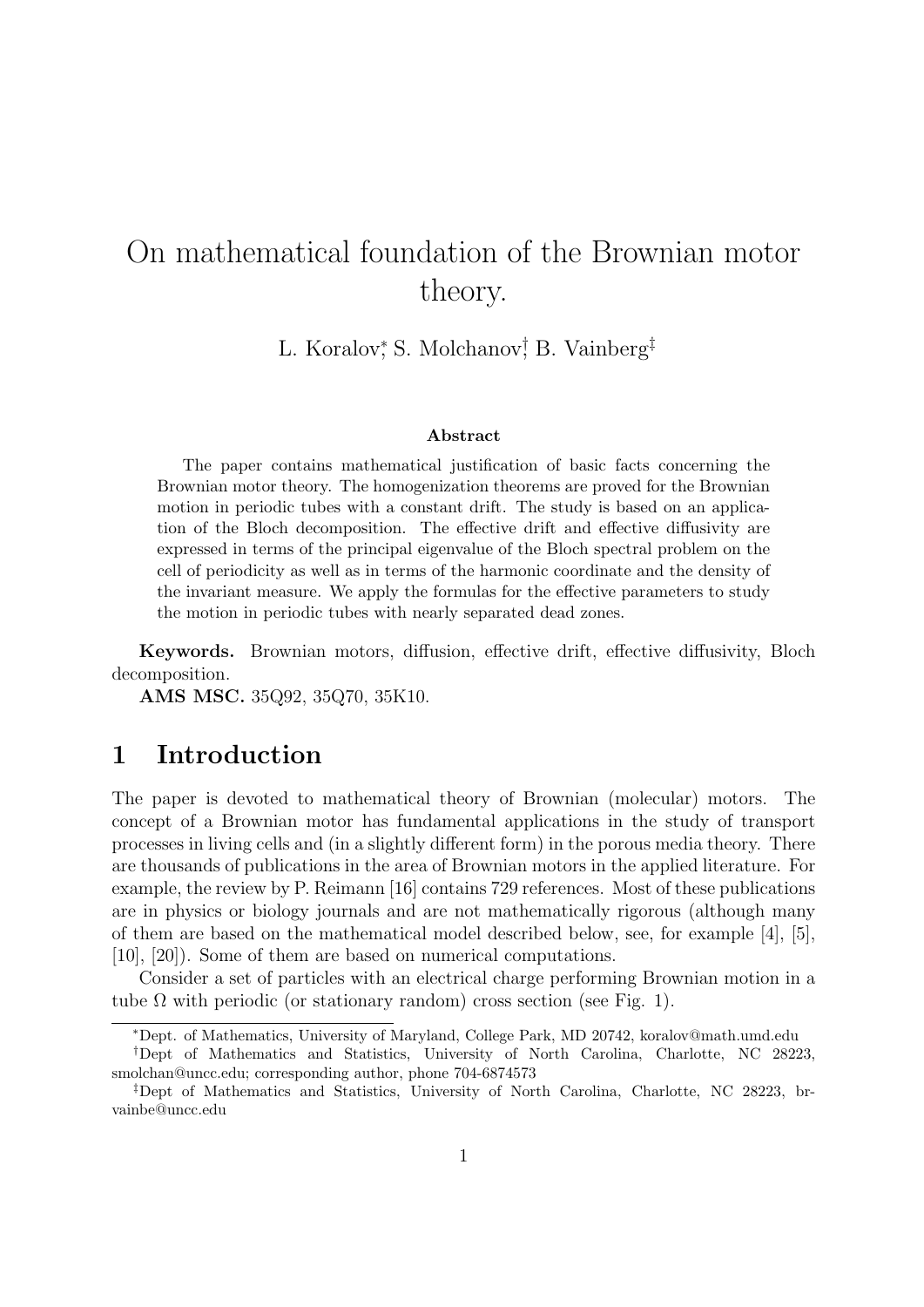

Figure 1: A periodic tube  $\Omega$  with "fingers". One can expect that  $V_{\text{eff}} < |V_{\text{eff}}|$ .

We will assume that the axis of  $\Omega$  is directed along the  $x_1$ -axis. Let's apply a constant external electric field  $E$  along the axis of  $\Omega$ . Then the motion of the particles consists of the diffusion and the Stocks drift, and the corresponding generator has the form

$$
Lu = \Delta u + V \frac{\partial u}{\partial x_1}, \quad V = V(E),
$$

complemented by the Neumann boundary condition on *∂*Ω (we assume the normal reflection at the boundary).

One can expect that the displacement of the particles on the large time scale may be approximated (due to homogenization) by a one-dimensional diffusion process  $\overline{x}_1(t)$ along the  $x_1$ -axis with an effective drift  $V_{\text{eff}}$  and an effective diffusivity  $\sigma^2$ , which depend on *V* and the geometry of the tube  $\Omega$ . If we reverse the direction of the external field from *E* to  $-E$ , then the corresponding effective drift  $V_{\text{eff}}^-$  and the corresponding effective diffusivity  $(\sigma^{-})^2$  will be, generally, different from  $V_{\text{eff}}$  and  $\sigma^2$  when  $\Omega$  is not symmetric with respect to the reflection  $x_1 \rightarrow -x_1$ . For example, one can expect that  $V_{\text{eff}} < |V_{\text{eff}}|$ for  $\Omega$  shown in Fig. 1. The difference between the effective parameters can be significant. Then by changing the direction of the exterior electric field *E* periodically in time, one could construct a constant drift in, say, the negative direction of  $x_1$  and create a device (motor) producing energy from Brownian motion.

The idea of molecular motors goes back to M. Smoluchowski, R. Feynman, L. Brillouin. Starting from the 1990-s, it became a hot topic in chemical physics, molecular biology, and thermodynamics. The following natural problem must be solved by mathematicians:

1. The homogenization procedure (reduction to a one-dimensional problem) must be justified.

2. Expressions for effective parameters  $V_{\text{eff}}$ ,  $\sigma^2$  in terms of an appropriate PDE or a spectral problem on the period of  $\Omega$  (in the case of periodic tubes) must be found.

3. For some natural geometries of  $\Omega$  that include a small parameter, asymptotic expressions for effective parameters need to be obtained.

We solve the first two problems here using an analytic approach that justifies the homogenization procedure and allows us to express the effective parameters in terms of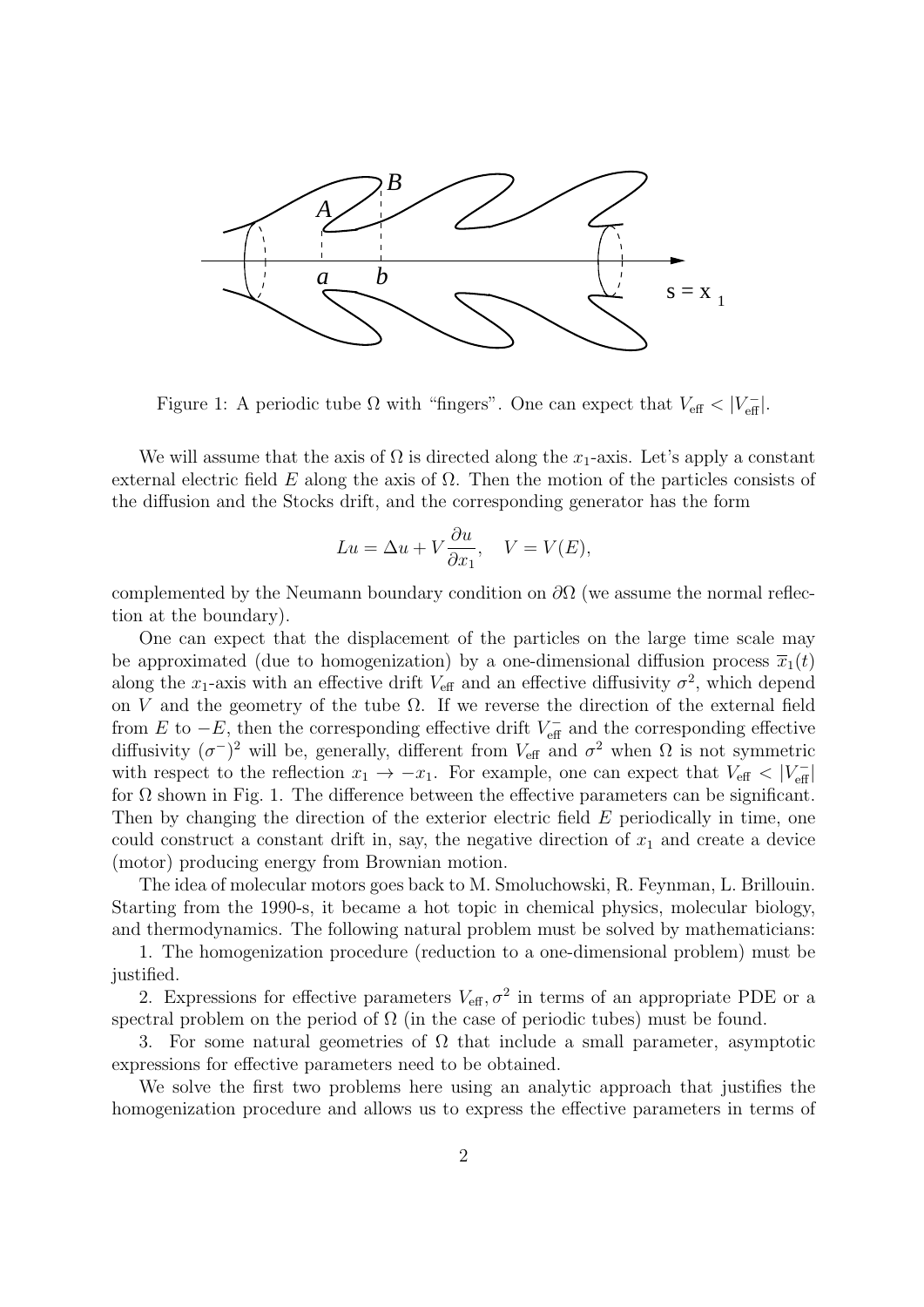the principal eigenvalue of a spectral problem on one period of  $\Omega$ . We will also provide a couple of simple consequences of the obtained formulas. We show that  $dV_{\text{eff}}/dV = \sigma^2 > 0$ when  $V = 0$ . Thus, since  $V_{\text{eff}}$  is analytic in V, it is a strictly monotone function of V when  $|V|$  is small enough. Simple asymptotic formulas for the effective parameters will be justified for periodic tubes with nearly separated dead zones. Note that the first two problems listed above also can be solved with probabilistic techniques similar to those used for homogenization of periodic operators in  $\mathbb{R}^d$ , as we'll discuss in a forthcoming paper.

There is immense literature on homogenization and its applications. Here we only mention the monographs of some of the founders of the method ([2], [3], [17], [19]) as well as some recent papers where other references can be found  $[6]$ ,  $[9]$ ,  $[11]$ ,  $[13]$ ,  $[15]$ ,  $[18]$ ). There are various probabilistic and PDE approaches to justifying homogenization. Our approach is based solely on the Bloch decomposition. Recently several papers appeared (see [7, 8] and references there), where the Bloch decomposition was used to study homogenization problems in periodic media. It was shown that this approach has many advantages (when it is applicable). So far, this approach was applied to self-adjoint elliptic equations in the whole space or in a domain with a finite boundary. The symmetry and the existence of a bounded inverse operator were essential there.

We consider a parabolic problem. It is non-self-adjoint due to the drift, which can not be neglected since it is essential for applications. Besides, the homogenization is applied only with respect to one variable (compare with [6]). The combination of these features makes the problem under consideration essentially different from the applications of the Bloch decomposition in earlier work. The main difficulty is due to the presence of infinite boundary and a drift that is transversal to the boundary.

We would like to note the presence of the boundary integral term in the formula for the effective drift (see Theorem 2.5). In probabilistic terms, it arises from the re-normalized time spent by the Brownian motion with the drift on the boundary (local time). Our next paper based on a probabilistic approach to the problem will contain the detailed analysis of the asymptotic behavior of the effective parameters with respect to the parameters describing the geometry of the domain.

The plan of the paper is as follows. Lemma 2.2 describes the properties of the principal eigenvalue  $\lambda_0 = \lambda_0(\theta)$  of the Bloch spectral problem on the cell of periodicity of  $\Omega$ . The main results on homogenization are obtained in Theorems 2.1 and 2.3. In particular, it is shown there that the effective drift  $V_{\text{eff}}$  and the effective diffusivity  $\sigma^2$  are given by the coefficients of the Taylor expansion of the eigenvalue  $\lambda_0(\theta)$ . To be more exact,  $\lambda_0(\theta)$  =  $iV_{\text{eff}}\theta-\sigma^2\theta^2+O|\theta|^3$ ,  $\theta\to 0$ . Expressions for the effective parameters through the harmonic coordinate and the invariant measure are given in Theorem 2.5. The latter formulas are applied to a particular class of domains in the last section. Periodic tubes with nearly separated dead zones are considered there. We rigorously justified the asymptotic formula for the effective diffusivity, which was found earlier for domains with somewhat simpler geometry in [5], [10].

We also note that the results of this paper can be modified to allow for *L* to be an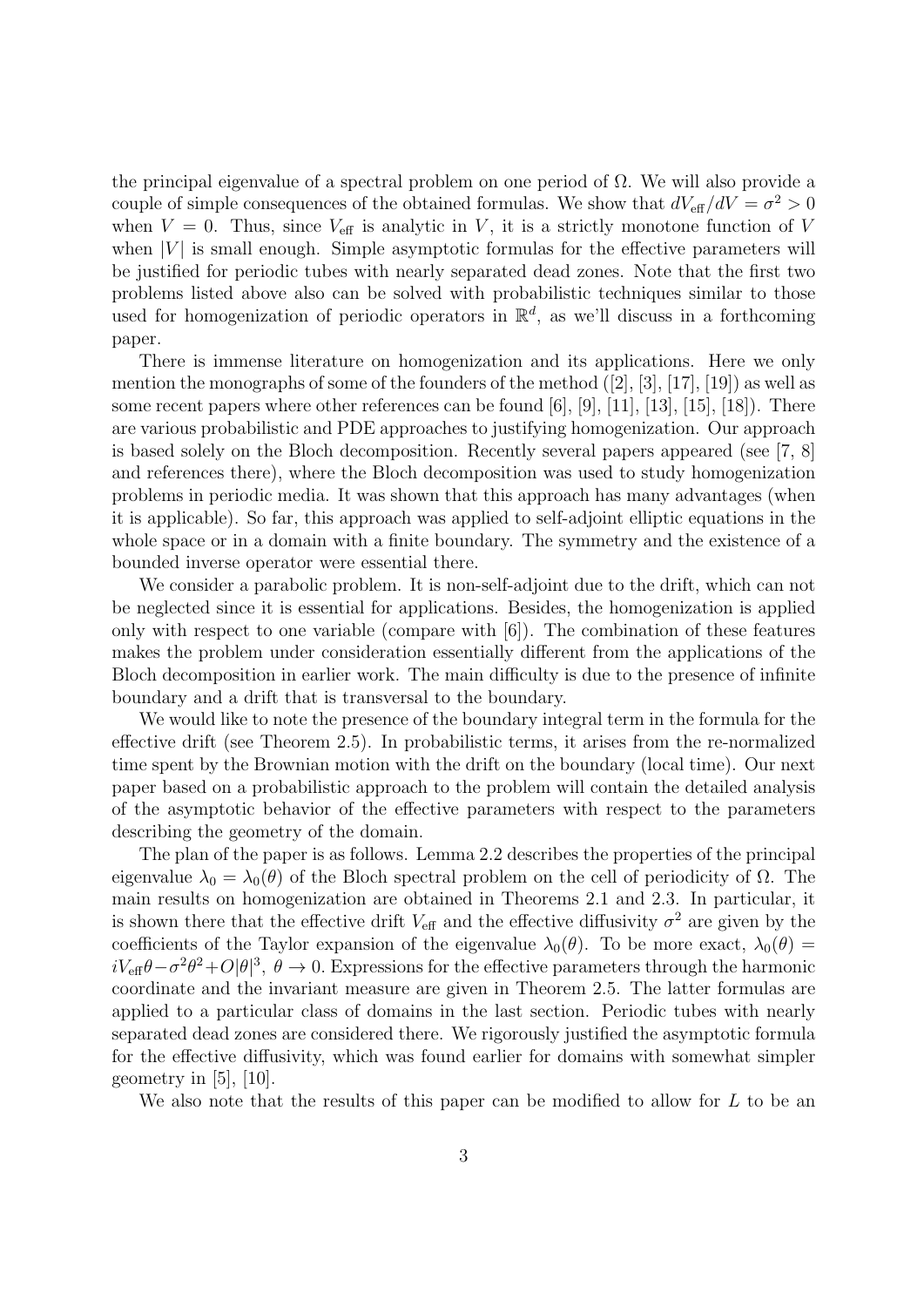elliptic operator with smooth variable coefficients without the potential term.

### **2 Description of the model and main results.**

Consider a tube  $\Omega \subset \mathbb{R}^d$ ,  $d \geq 2$ , periodic in  $x_1$  with period 1, with a smooth boundary  $\partial \Omega$ (see Fig. 1). Denote by  $S_{x_1}$  the cross-section of  $\Omega$  by the plane  $\mathbb{R}^{d-1}$  orthogonal to the  $x_1$ -axis at the point  $x_1$  We assume that  $S_{x_1}$  is bounded (and periodic with respect to  $x_1$ ).

In the simplest case, the boundary of the cross-section is a function of the angular variables. For instance,  $S_{x_1}$  is the ball of radius  $R(x_1)$  if  $\partial\Omega$  is the surface of revolution. However, in general it may have a very complicated form. For example,  $\Omega$  in Fig.1 contains "fingers" ("dead ends" in the terminology of [7], [8]), and  $S_{x_1}$  is not connected when  $a < x_1 < b$ .

Consider the cell of periodicity in  $\Omega$  defined as  $\Omega' = \Omega \cap \{0 < x_1 < 1\}$ . It is assumed that the compact manifold obtained from  $\Omega'$  by gluing  $S_0$  to  $S_1$  is connected. For transparency, one can assume that  $\Omega'$  itself is connected. For example,  $\Omega'$  in Fig.1 is connected if the origin is slightly to the left of *a*. It is not connected if the origin is the midpoint between *a* and *b*, however, it still forms a connected manifold after gluing  $S_0$  to  $S_1$ . One also can define a connected cell of periodicity  $\Omega'$  in Fig.1 using planes  $\mathbb{R}^{d-1}$  through  $(a + b)/2$ and  $(a + b)/2+1$  by cutting only the central narrow part of  $\Omega$ , but not cutting the fingers. In the latter case, we use the notation  $S_0, S_1$  not for the whole cross-sections of  $\Omega$ , but for the connected parts of the cross-sections that do not intersect with the fingers.

Denote the exterior normal to  $\partial\Omega$  by *n*. Let  $x = (s, z)$ , where  $s = x_1, z = (x_2, ..., x_d)$ . Consider the following parabolic problem in the tube  $\Omega$ :

$$
\frac{\partial u}{\partial t} = \Delta u + V \frac{\partial u}{\partial s}, \ x \in \Omega; \ \frac{\partial u}{\partial n}|_{\partial \Omega} = 0; \ u(0, x) = \varphi(x), \ x \in \Omega, \ \varphi \in L_1(\Omega). \tag{1}
$$

The main results of the first part of the paper are stated in the following two theorems. The first theorem specifies the asymptotic behavior, as  $t \to \infty$ , of the solution *u* of the problem (1) in terms of the solution *w* of the one-dimensional problem

$$
\frac{\partial w}{\partial t} = \sigma^2 \frac{\partial^2 w}{\partial s^2} + V_{\text{eff}} \frac{\partial w}{\partial s}, \ s \in \mathbb{R}; \ w|_{t=0} = w_0(s). \tag{2}
$$

Here  $\sigma^2$  is the effective diffusivity,  $V_{\text{eff}}$  is the effective drift, and the initial function  $w_0(s)$ is a certain average of  $\varphi$  in *z*-variable and will be defined later in (7). The second theorem describes the effective parameters  $\sigma^2$  and  $V_{\text{eff}}$  in terms of the problem on the cell  $\Omega'$ .

**Theorem 2.1.** *1)* There are constants  $V_{\text{eff}}$ ,  $\sigma$ , and C independent of  $\varphi$ , such that

$$
u = w + \alpha,\tag{3}
$$

*where w is the solution of (2), w<sub>0</sub> <i>is defined in (7), and the remainder term*  $\alpha = \alpha(t, x)$ *satisfies*

$$
\sup_{x \in \Omega} |\alpha(t, x)| \le Ct^{-1} ||\varphi||_{L_1(\Omega)}, \quad t \ge 1.
$$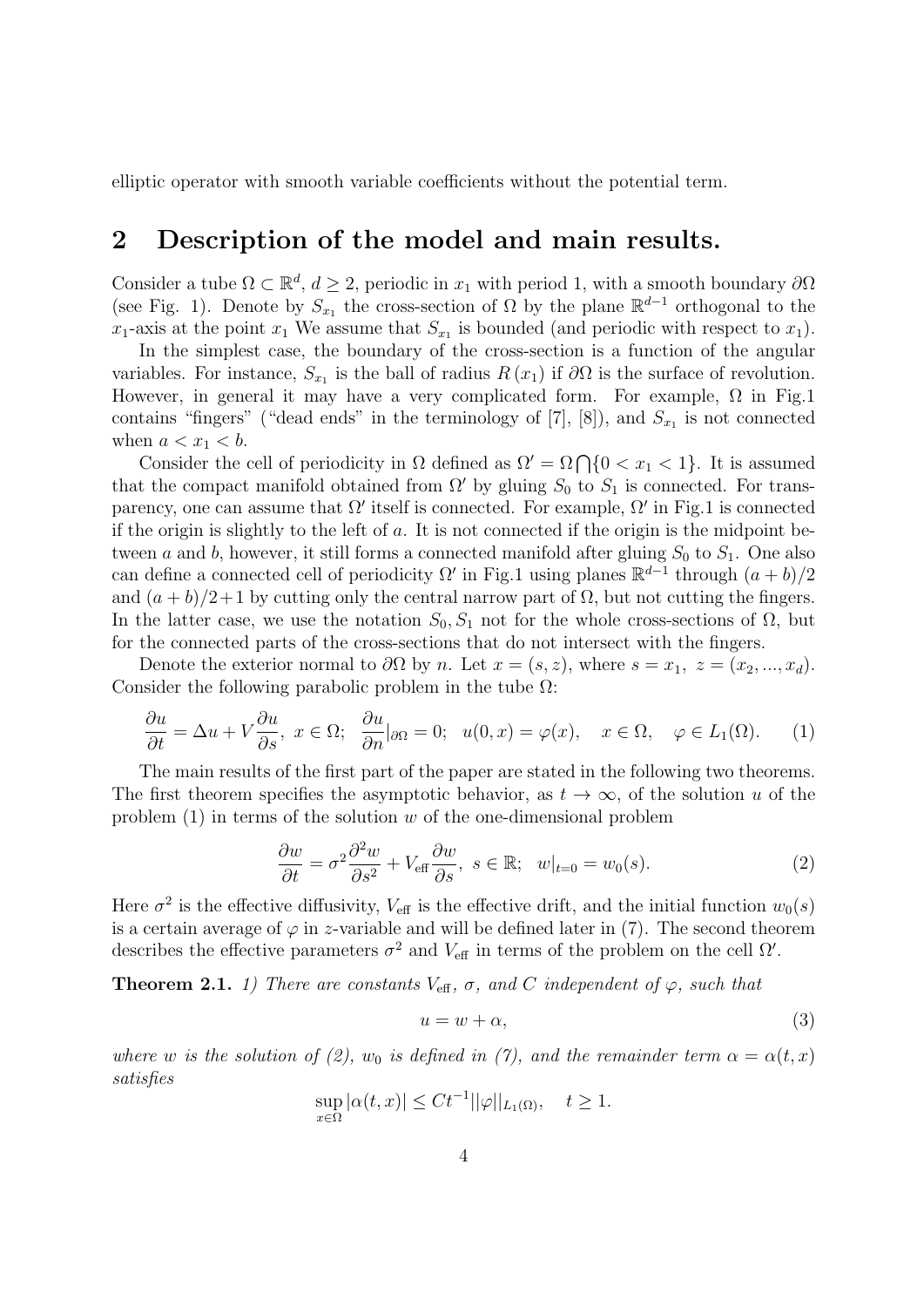*2)* If supp $(φ) ⊂ K$ *, where K is compact, then* (3) holds with *w* being the solution of (2) *with the initial data*  $c\delta_0$ *, where*  $\delta_0$  *is the delta function at the origin,*  $c = \int_{\mathbb{R}} w_0(s) ds$ *, and the remainder satisfying*

$$
\sup_{x \in \Omega} |\alpha(t, x)| \le C(K)t^{-1} ||\varphi||_{L_1(\Omega)}, \quad t \ge 1.
$$

We need to state one important lemma before we can formulate the second theorem. Denote by  $S^l$  the lateral part of the boundary  $\partial \Omega'$  of  $\Omega'$ , i.e.,  $S^l = \partial \Omega' \setminus [S_0 \cup S_1]$ . Consider the following eigenvalue problem on the cell Ω *′* :

$$
\Delta v + V \frac{\partial v}{\partial s} = \lambda v, \ x \in \Omega'; \ \frac{\partial v}{\partial n}|_{S^l} = 0; \ \ v|_{S_1} = e^{i\theta} v|_{S_0}, \ v'_s|_{S_1} = e^{i\theta} v'_s|_{S_0}.
$$
 (4)

This is an elliptic problem in a bounded domain, and for each *θ* the spectrum of this problem consists of a discrete set of eigenvalues  $\lambda = \lambda_j(\theta)$ ,  $j \geq 0$ , of finite multiplicity.

**Lemma 2.2.** *Let*  $\theta \in [-\pi, \pi]$ *. There exists a simple eigenvalue*  $\lambda = \lambda_0(\theta)$  *of problem* (4) *in a neighborhood*  $|\theta| \leq \delta$  *of the origin*  $\theta = 0$  *and real constants*  $V_{\text{eff}}$ *,*  $\sigma$  *such that 1*)  $\lambda_0 = iV_{\text{eff}}\theta - \sigma^2\theta^2 + O(\theta^3), \quad \theta \to 0, \quad \text{where} \quad \sigma^2 > 0,$ *2)* Re $\lambda_0(\theta) < 0$ ,  $0 < |\theta| < \delta$ , *3*) Re $\lambda_j(\theta) < -\gamma_1$ ,  $|\theta| \le \delta$ ,  $j \ge 1$ ,  $\gamma_1 = \gamma_1(\delta) > 0$ , *4*)  $\text{Re}\lambda_j(\theta) < -\gamma_2$ ,  $\delta \le |\theta| < \pi$ ,  $j \ge 0$ ,  $\gamma_2 = \gamma_2(\delta) > 0$ .

**Remark.** Lemma 2.2 states the existence of the asymptotic expansion of  $\lambda_0$  with some coefficients  $V_{\text{eff}}$  and  $\sigma^2$ , which, a priori, are not related to equation (2). However, in the proof of Theorem 2.1 it will be shown that the effective coefficients  $V_{\text{eff}}$  and  $\sigma^2$  in equation (2) coincide with the coefficients in the Taylor expansion of  $\lambda_0$ . Thus the following theorem holds.

**Theorem 2.3.** *The effective diffusivity*  $\sigma^2$  *and effective drift*  $V_{\text{eff}}$  *defined in (2) coincide with the constants introduced in Lemma 2.2.*

Let us describe the initial function  $w_0$ . We need the problem adjoint to problem  $(4)$ . This problem has the form:

$$
\Delta v - V \frac{\partial v}{\partial s} = \lambda v, \ x \in \Omega'; \ \ (\frac{\partial}{\partial n} - V n_1) v|_{S^l} = 0; \ \ v|_{S_1} = e^{i\theta} v|_{S_0}, \ v'_s|_{S_1} = e^{i\theta} v'_s|_{S_0}, \tag{5}
$$

where  $n_1 = n_1(x)$  is the first component of the normal vector *n*. Then  $\lambda = \overline{\lambda}_0(\theta)$  is an eigenvalue of problem (5). Let  $v(\theta, x)$  be the corresponding eigenfunction, and let  $\pi(x) = v(0, x)$  be the eigenfunction of (5) when  $\theta = 0$  (and  $\lambda_0 = \lambda_0(0) = 0$ ) normalized by the condition

$$
\int_{\Omega'} \pi(x)dx = 1.
$$
\n(6)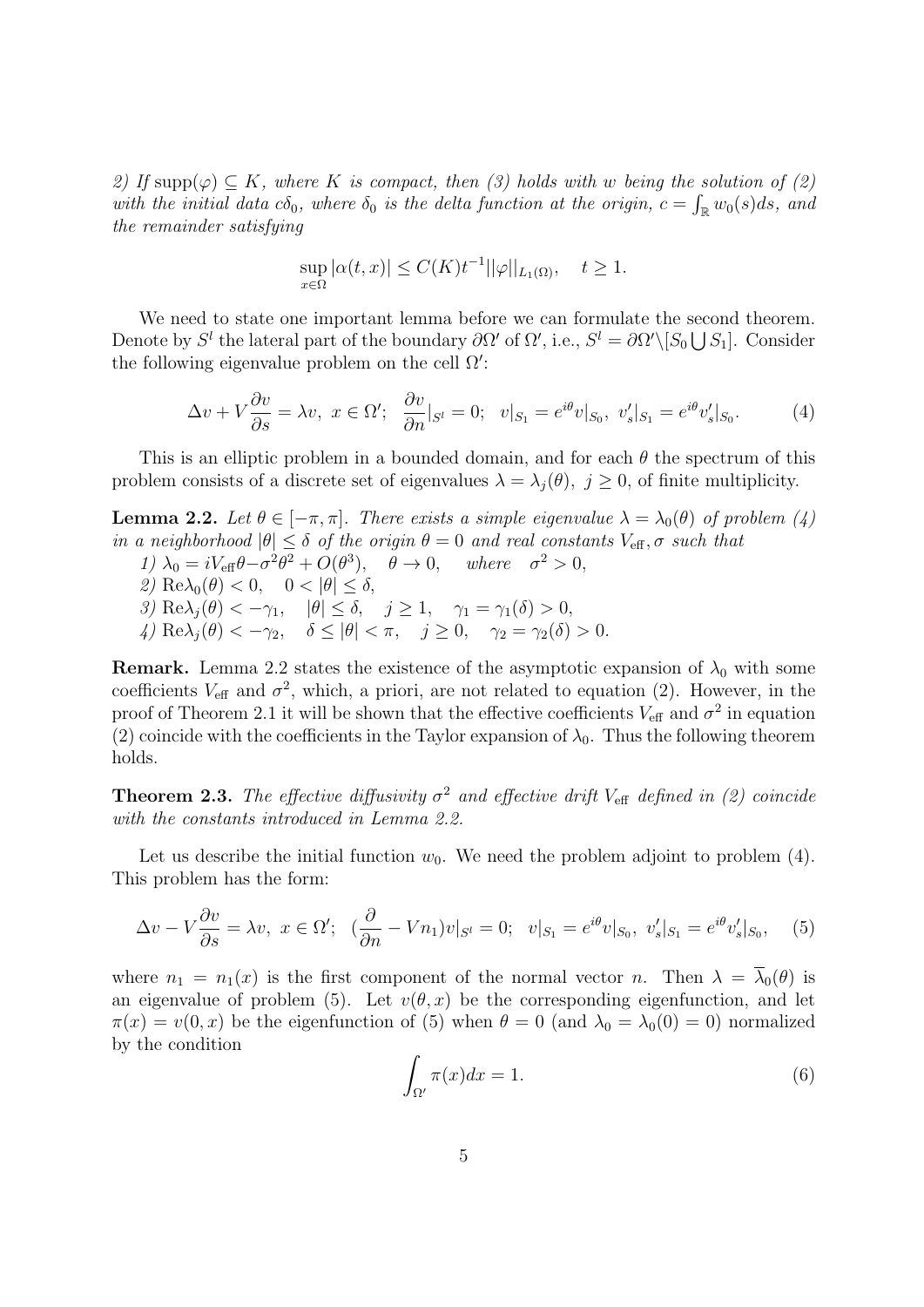Then  $w_0$  is defined by

$$
w_0(s) = \int_{S_s} \pi(s, z)\varphi(s, z)dz,
$$
\n(7)

where  $S_a$  is the cross-section of  $\Omega$  by the plane through  $s = a$ .

The following lemma will be needed in order to prove the theorems above. Consider the non-homogeneous problem (4) in the Sobolev space  $H^2(\Omega')$ :

$$
(\Delta + V\frac{\partial}{\partial s} - \lambda)v = f, \ x \in \Omega'; \ \frac{\partial v}{\partial n}|_{S^l} = 0; \ v|_{S_1} = e^{i\theta}v|_{S_0}, \ v'_s|_{S_1} = e^{i\theta}v'_s|_{S_0}.\tag{8}
$$

This is an elliptic problem, and the resolvent

$$
R_{\lambda}^{\theta} = (\Delta + V \frac{\partial}{\partial s} - \lambda)^{-1} : L_2(\Omega') \to H^2(\Omega')
$$

is a meromorphic in  $\lambda$  operator with poles at a discrete set of eigenvalues  $\lambda = \lambda_i(\theta)$ . Denote by  $Q_{\alpha}$  the sector in the complex  $\lambda$ -plane that does not contain the negative semiaxis and is defined by inequalities  $-\pi + \alpha \leq \arg \lambda \leq \pi - \alpha$ .

**Lemma 2.4.** For every  $\alpha > 0$  there exist constants  $R = R(\alpha)$  and  $C = C(\alpha)$  such that *the region*  $Q_{\alpha,R} = Q_{\alpha} \cap \{|\lambda| > R\}$  *does not contain eigenvalues*  $\lambda_j(\theta)$ *, and the following estimate is valid for the solution*  $v = R_{\lambda}^{\theta} f$  *of the problem* (8):

$$
|\lambda| \|v\|_{L_2(\Omega')} \le C(\alpha) \|f\|_{L_2(\Omega')}, \quad \lambda \in Q_{\alpha,R}.\tag{9}
$$

**Proof.** This lemma can be proved by referencing standard a priori estimates for parameterelliptic problems [14]. We will provide an independent proof. We multiply equation (8) by  $\bar{v}$  and integrate over  $\Omega'$ . This leads to

$$
-\int_{\Omega'} (|\nabla v|^2 + \lambda |v|^2) dx + \int_{\Omega'} V v_s' \overline{v} dx = \int_{\Omega'} f \overline{v} dx.
$$
 (10)

The terms on the left in (10) can be estimated as follows

$$
|\int_{\Omega'} (|\nabla v|^2 + \lambda |v|^2) dx| \ge c_1(\alpha) (\|\nabla v\|_{L_2(\Omega')}^2 + |\lambda| \|v\|_{L_2(\Omega')}^2), \quad \lambda \in Q_\alpha,
$$

and

$$
|\int_{\Omega'} V v_s' \overline{v} dx| \leq \frac{c_1(\alpha)}{2} ||v_s'||_{L_2(\Omega')}^2 + \frac{V^2}{2c_1(\alpha)} ||v||_{L_2(\Omega')}^2.
$$

We put  $R = V^2/(c_1(\alpha))^2$ . Then the absolute value of the left-hand side in (10) is estimated from below by  $\frac{c_1(\alpha)}{2}(\|\nabla v\|_{L_2(\Omega')}^2 + |\lambda| \|v\|_{L_2(\Omega')}^2)$  when  $\lambda \in Q_{\alpha,R}$ , and (10) implies that

$$
\frac{c_1(\alpha)}{2}(\|\nabla v\|_{L_2(\Omega')}^2 + |\lambda| \|v\|_{L_2(\Omega')}^2) \le \|f\|_{L_2(\Omega')} \|v\|_{L_2(\Omega')} , \quad \lambda \in Q_{\alpha,R} .
$$
 (11)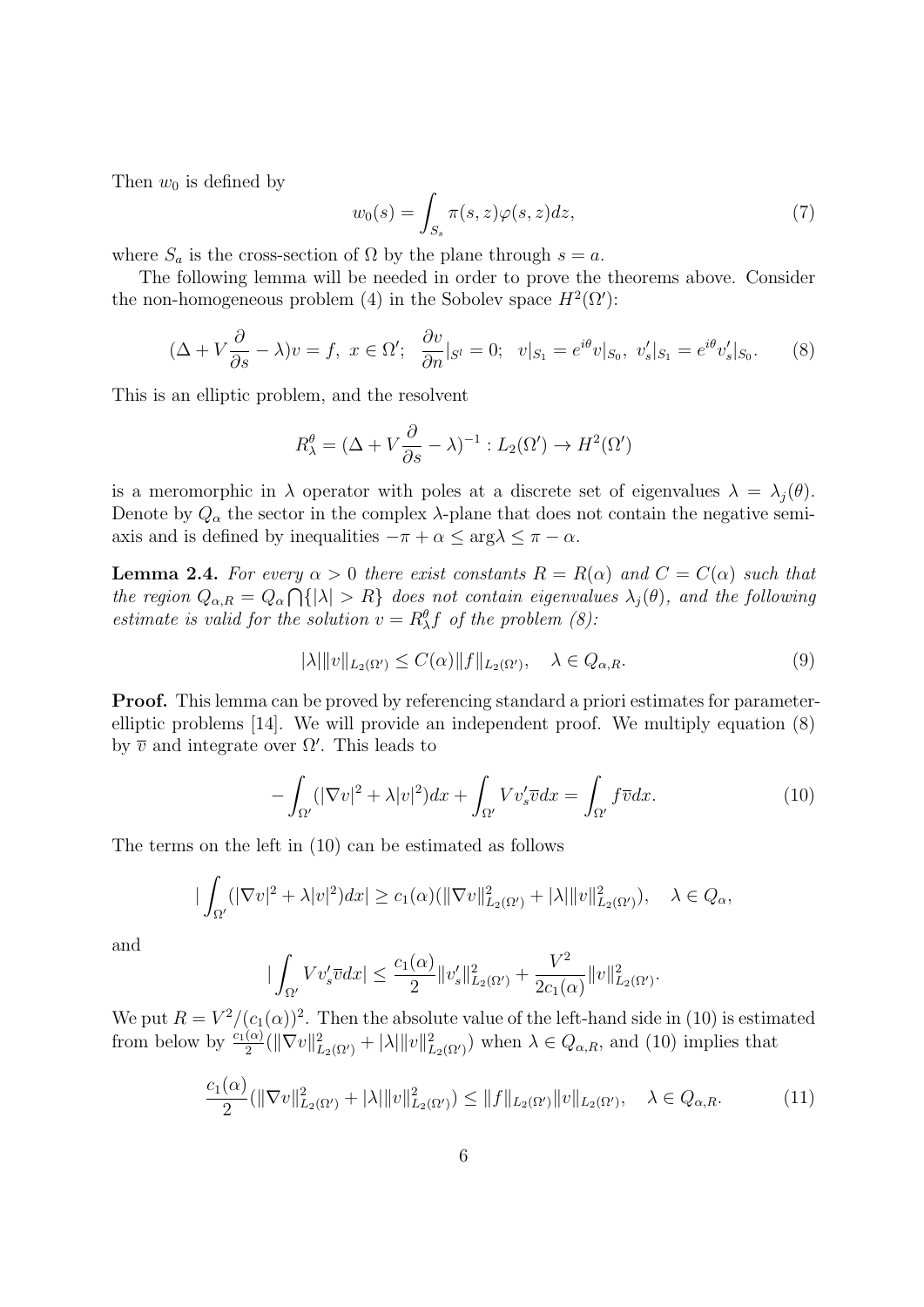We omit the first term on the left and obtain (9).

**Proof of Lemma 2.2.** Denote by  $H_{\theta} = \Delta + V \frac{\partial}{\partial s}$  the operator in  $L_2(\Omega')$  defined on the functions from the Sobolev space  $H^2(\Omega')$  satisfying the boundary conditions (4). One can define the parabolic semi-group  $e^{tH_{\theta}}$ . Its integral kernel is the fundamental solution of the corresponding parabolic boundary value problem in  $\Omega'$ . When  $\theta = 0$ , this kernel is real and positive. Thus Perron-Frobenius theorem is applicable to the operator  $e^{tH_0}$ , i.e., the operator  $e^{tH_0}$  has a unique maximal eigenvalue  $\mu$  such that  $\mu > 0$ ,  $\mu$  is simple, the corresponding eigenfunction is positive, all the other eigenvalues  $\mu_j$  (perhaps complex) are strictly less than  $\mu$  in absolute value ( $|\mu_j| < \mu$ ), and the operator does not have strictly positive eigenfunctions with eigenvalues different from *µ*.

 $\Box$ 

We note that  $v_0 \equiv 1$  is an eigenfunction of  $H_0$  with the eigenvalue  $\lambda_0 = 0$ . Thus  $v_0$  is an eigenfunction of  $e^{tH_0}$  with the eigenvalue  $\mu = 1$ . Since  $v_0 > 0$ , from the Perron-Frobenius theorem it follows that  $\mu = 1$  is the maximal eigenvalue of  $e^{tH_0}$ . This implies that  $\text{Re}\lambda_j < \lambda_0 = 0$  for all the eigenvalues  $\lambda_j \neq 0$  of the operator  $H_0$ . Since the eigenvalues *λ*<sup>*j*</sup> form a discrete set, from Lemma 2.4 it follows that there exists a *γ* > 0 such that  $\text{Re}\lambda_i < -\gamma$  for all  $\lambda_i \neq 0$ .

Since  $H_{\theta}$  depends analytically on  $\theta$ , the location of the eigenvalues  $\lambda_j$  when  $\theta = 0$ and Lemma 2.4 imply that there exists  $\delta > 0$  such that the operator  $H_{\theta}$  has the following structure of the spectrum when  $|\theta| \leq \delta$ : the operator has a simple, analytic in  $\theta$  eigenvalue  $\lambda = \lambda_0(\theta)$ ,  $\lambda_0(0) = 0$ , and  $\text{Re}\lambda_j(\theta) < -\gamma_1 = -\gamma/2$  for all other eigenvalues  $\lambda_j(\theta)$  of  $H_{\theta}$ . The statement 3 of Lemma 2.2 is proved. Consider now the eigenvalue  $\lambda = \lambda_0(\theta)$  for purely imaginary  $\theta = iz$ ,  $z > 0$ . If *v* belongs to the domain of the operator  $H_{iz}$ , then  $\overline{v}$ also belongs to the domain of the operator  $H_{iz}$ . From here it follows that both  $\lambda = \lambda_0(iz)$ and  $\lambda = \lambda_0(iz)$  are eigenvalues of  $H_{iz}$ . Since,  $\lambda = \lambda_0(\theta)$  is the unique eigenvalue in a neighborhood of the point  $\lambda = 0$ , it follows that  $\lambda_0(iz)$  is real. This implies statement 1 of Lemma 2.2, except the inequality  $\sigma^2 > 0$ . The latter inequality will be proved below (in Theorem 2.5) by a direct calculation of  $\sigma^2$  (see formula (32)). It is important to note that while the proofs of Theorems 2.1 and 2.3 essentially rely on the fact that  $\sigma^2 > 0$ , the proof of Theorem 2.5 is independent of Theorems 2.1 and 2.3, so there is no circular argument here. It remains to justify statements 2 and 4. This will be done if we prove that for every  $\delta_1 > 0$ , there exists  $\gamma = \gamma(\delta_1) > 0$  such that  $\text{Re}\lambda_i(\theta) < -\gamma$  for all the eigenvalues of the operator  $H_{\theta}$  when  $\theta$  is real,  $\delta_1 \leq |\theta| \leq \pi$ .

Let us prove the latter estimate for the eigenvalues  $\lambda_j(\theta)$ ,  $\delta_1 \leq |\theta| \leq \pi$ . We fix an arbitrary rational  $\theta = \theta' = \frac{\pm m}{n}$  $\frac{dm}{n}$  in the set  $\delta_1 \leq |\theta| \leq \pi$ . Consider the domain  $\widehat{\Omega} = \Omega \cap \{0 \leq x_1 \leq n\}$ , which consists of *n* elementary cells of periodicity  $\Omega^{(j)} = \Omega \cap \{j \leq j\}$  $x_1 \leq j+1$ ,  $0 \leq j \leq n-1$  ( $\Omega^{(0)}$  coincides with the cell  $\Omega'$  introduced earlier). The lateral side of the boundary of the domain  $\hat{\Omega}$  will be denoted by  $\hat{S}^l$ , and the parts of the boundary located in the planes through the points  $x_1 = 0$  and  $x_1 = n$  will be denoted by *S*<sub>0</sub> and *S*<sub>*n*</sub>, respectively. Let  $H_{\theta}^{(n)} = \tilde{\Delta} + V \frac{\partial}{\partial s}$  be the operator in  $L_2(\hat{\Omega})$  that corresponds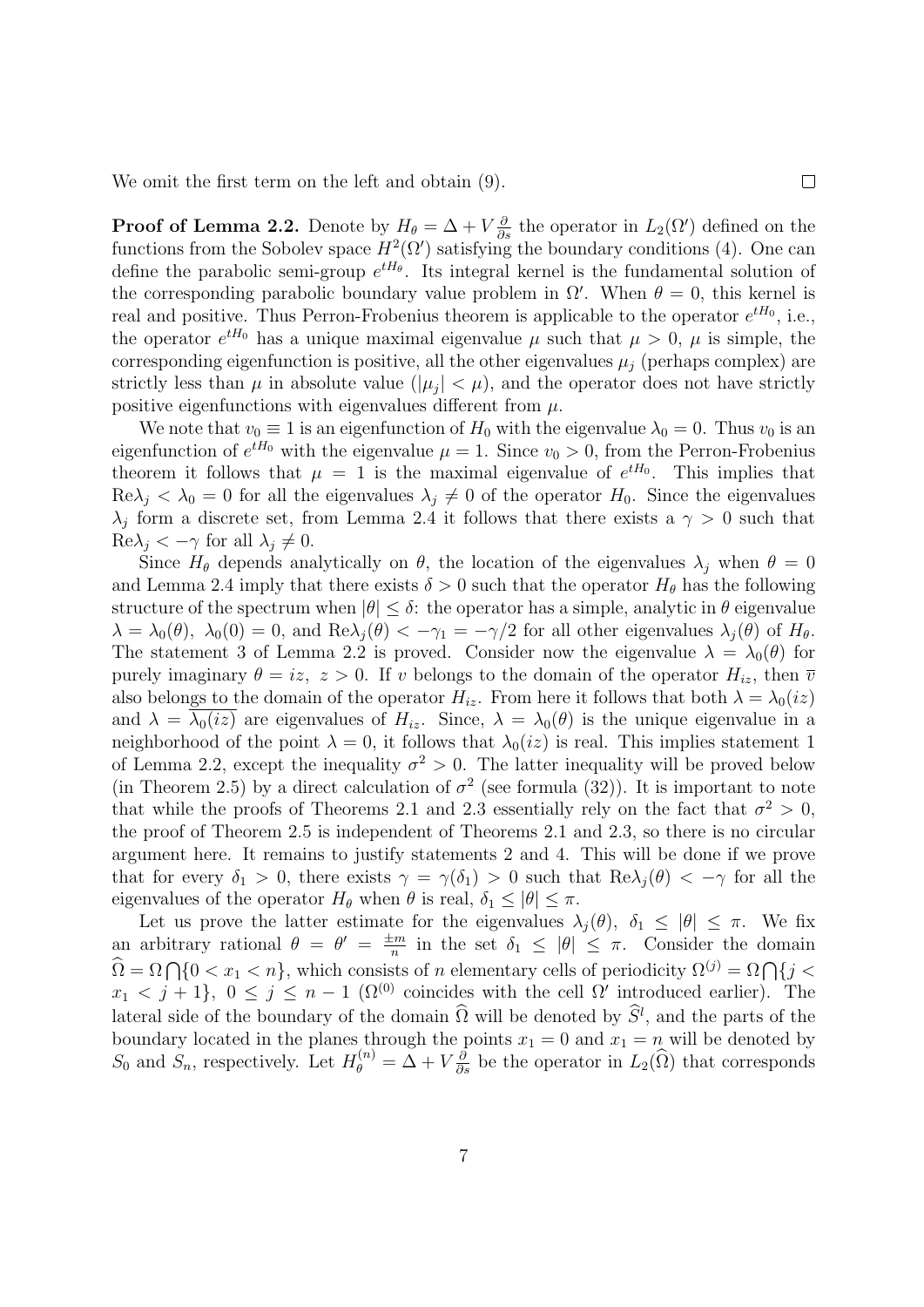to the following analogue of the problem (4):

$$
\Delta v + V \frac{\partial v}{\partial s} = \alpha v, \ x \in \widehat{\Omega}; \ \ \frac{\partial v}{\partial n}|_{\widehat{S}^l} = 0; \ \ v|_{S_n} = e^{in\theta} v|_{S_0}, \ v'_s|_{S_n} = e^{in\theta} v'_s|_{S_0}.
$$
 (12)

We denote its eigenvalues by  $\alpha = \alpha_j$ , and we keep the notation  $\lambda = \lambda_j$  for the eigenvalues of this operator when  $n = 1$  (and  $\Omega = \Omega'$ ).

When  $\theta = \theta'$ , the conditions on  $S_0, S_n$  become the periodicity condition. Thus the spectrum of  $H_{\theta'}^{(n)}$  $\theta^{\prime}$  has the same structure as the spectrum of  $H_0$ , i.e.,  $\alpha_0 = 0$  is an eigenvalue with the eigenfunction  $v_0 = 1$ , and

$$
\text{Re}\alpha_j < -\gamma < 0\tag{13}
$$

for all other eigenvalues  $\alpha_j$  of  $H_{\theta'}^{(n)}$ *θ ′* .

We compare the set  $\{\lambda_j\}$  of the eigenvalues of the operator  $H_{\theta'}$  and the set  $\{\alpha_j\}$  of the eigenvalues of the operator  $H_{\theta'}^{(n)}$  $\theta$ <sup>*lθ*</sup>. The following inclusion holds:  $\{\lambda_j\} \subset \{\alpha_j\}$ . Indeed, if *v* is an eigenfunction of the operator  $H_{\theta}$ , then one can construct the corresponding eigenfunction of  $H_{\theta'}^{(n)}$  $e^{(n)}$  with the same eigenvalue by defining it as  $e^{ij\theta}v$  in each elementary cell  $\Omega^{(j)} \subset \widehat{\Omega}$ ,  $0 \leq j \leq n-1$ . However, these two sets of eigenvalues do not coincide. In particular,  $\lambda = 0$  is not an eigenvalue of  $H_{\theta'}$  (while  $\alpha = 0$  is an eigenvalue of  $H_{\theta'}^{(n)}$ *θ ′* ). Indeed, from the simplicity of the eigenvalue  $\alpha = 0$  it follows that  $\lambda = 0$  could be an eigenvalue of  $H_{\theta'}$  only if  $v_0 = 1$  is its eigenfunction, but  $v_0$  does not satisfy the boundary conditions (4). Thus, (13) implies that  $\text{Re}\lambda_j < -\gamma < 0$  for the set of eigenvalues of the operator  $H_{\theta'}$ . Then the same estimate with  $\gamma/2$  instead of  $\gamma$  is valid for the eigenvalues of *H*<sup>θ</sup> when  $\theta$  is in a small enough neighborhood of  $\theta' = \frac{\pm m}{n}$  $\frac{2m}{n}$ . One can find a finite covering of the set  $\{\theta : \delta_1 \leq |\theta| \leq \pi\}$  by some of these neighborhoods. Thus, the desired estimate of eigenvalues  $\lambda_i(\theta)$  is valid for all  $\theta$  of the set  $\{\theta : \delta_1 \leq |\theta| \leq \pi\}.$ 

$$
\Box
$$

**Proof of Theorems 2.1 and 2.3.** In Part A of the proof we solve problem (1) via the Bloch decomposition, followed by a straightforward evaluation of the resulting integral. This leads to a slightly weaker statement of Theorem 2.1, where an additional assumption is used. Namely, let us assume that  $\varphi \in L_1(\Omega) \cap L_2(\Omega)$ . We'll show that

$$
\sup_{(s,z)\in\Omega} |u(t,(s,z)) - w(t,s)| \le Ct^{-1}(\|\varphi\|_{L_1(\Omega)} + \|\varphi\|_{L_2(\Omega)}), \quad t \ge 1.
$$
 (14)

In Part B of the proof, we'll show that the assumption  $\varphi \in L_2(\Omega)$  is not needed and the second term on the right hand side of (14) can be omitted. We'll also prove the second statement of Theorem 2.1 and Theorem 2.3.

**Part A.** Let us assume here that  $\varphi \in L_1(\Omega) \cap L_2(\Omega)$ . The solution *u* of problem (1) can be found using the Laplace transform in *t*:

$$
u = \frac{1}{2\pi i} \int_{a - i\infty}^{a + i\infty} v(\lambda, x) e^{\lambda t} d\lambda, \quad a > 0,
$$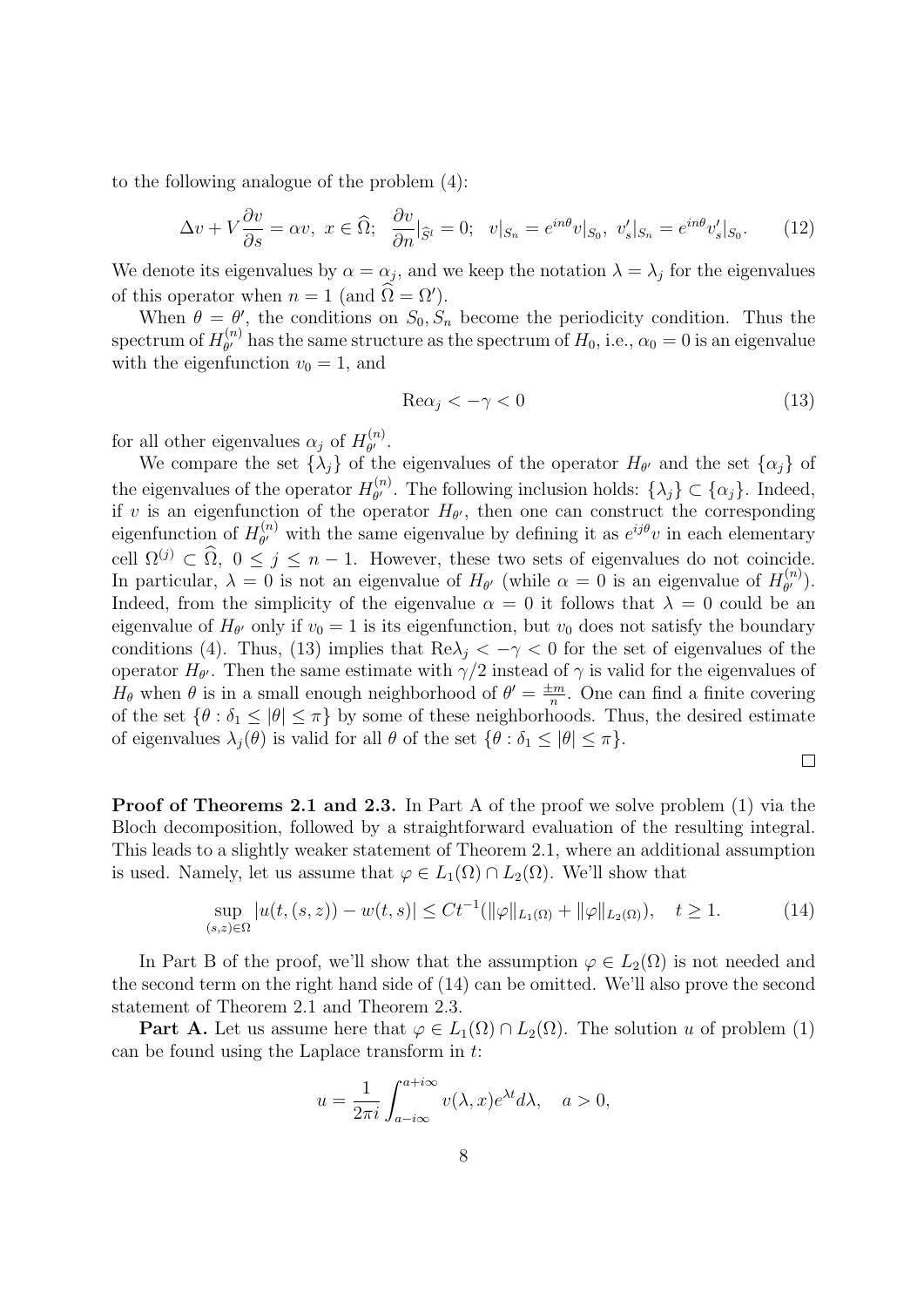where  $v \in L_2(\Omega)$  is the solution of the corresponding stationary problem:

$$
\Delta v + V \frac{\partial v}{\partial s} - \lambda v = -\varphi, \ x \in \Omega; \ \ \frac{\partial v}{\partial n} |_{\partial \Omega} = 0. \tag{15}
$$

In order to solve (15), we apply the Bloch transform in the variable  $s = x_1$ :

$$
w(x) \to \widehat{w}(\theta, x) = \sum_{-\infty}^{\infty} w(s - n, z)e^{in\theta}, \quad \theta \in [-\pi, \pi], \quad x \in \Omega.
$$

This map is unitary (up to the factor 1*/ √*  $\overline{2\pi}$ ) from  $L_2(\Omega)$  to  $L_2(\Omega' \times [-\pi, \pi])$ , and the inverse transform is given by

$$
w(x) = \frac{1}{2\pi} \int_{-\pi}^{\pi} \widehat{w}(\theta, x) d\theta, \quad x \in \Omega.
$$

Note that the function  $e^{-i\theta s}\hat{w}(\theta, x)$  is periodic in *s*. Thus the knowledge of  $\hat{w}$  on  $\Omega'$  allows one to recover  $\hat{w}$  on the whole tube  $\Omega$ .

The Bloch transform reduces problem (15) to a problem for  $\hat{v}$  on the cell of periodicity  $Ω'$ . The latter problem has form (8) with  $f = -\hat{\varphi}$ , i.e.,  $\hat{v} = -R^{\theta}_{\lambda}\hat{\varphi}$ . Thus

$$
u(t,x) = \frac{-1}{4\pi^2 i} \int_{a-i\infty}^{a+i\infty} \int_{-\pi}^{\pi} (R_\lambda^\theta \widehat{\varphi})(x) e^{\lambda t} d\theta d\lambda, \quad x \in \Omega.
$$
 (16)

The function  $R^{\theta}_{\alpha}\hat{\varphi}$  here is defined in  $\Omega'$ , but it is extended to the whole tube  $\Omega$  in such a near that  $e^{-i\theta s}R^{\theta}$  is neares distinguishing way that  $e^{-i\theta s} R_{\lambda}^{\theta} \hat{\varphi}$  is periodic in *s*.

Now that formula (16) for *u* is established, we are going to study the asymptotic behavior of *u* as  $t \to \infty$ . We split *u* as  $u = u_1 + u_2$ , where the terms  $u_1, u_2$  are given by (16) with integration in  $\theta$  over sets  $|\theta| \leq \delta$  and  $\delta \leq |\theta| \leq \pi$ , respectively. We choose  $\delta$  small enough, so that Lemma 2.2 holds, and then make it even smaller (if needed) to guarantee that  $-\frac{\gamma_1}{2} < \text{Re}\lambda_0(\theta) \le 0, |\theta| \le \delta$ .

Let us show that  $u_2$  does not contribute to the main term of asymptotics of  $u$ . Lemmas 2.4 and 2.2 allow us to rewrite  $u_2$  in the form

$$
u_2(t,x) = \frac{-1}{4\pi^2 i} \int_{\Gamma} \int_{\delta \le |\theta| \le \pi} (R_\lambda^\theta \widehat{\varphi})(x) e^{\lambda t} d\theta d\lambda, \quad x \in \Omega,
$$
 (17)

where  $\Gamma$  is the contour shown in Fig. 2 with  $\gamma = \gamma_2$ . From Lemmas 2.4 and 2.2 it follows that

$$
||R_{\lambda}^{\theta}\widehat{\varphi}||_{L_2(\Omega')}\leq \frac{c_1}{1+|\lambda|}||\widehat{\varphi}||_{L_2(\Omega')},\quad \lambda\in\Gamma,\quad \delta\leq |\theta|\leq \pi.
$$

Thus

$$
\int_{\delta \leq |\theta| \leq \pi} ||R_{\lambda}^{\theta} \widehat{\varphi}||_{L_2(\Omega')} d\theta \leq \frac{c_1}{1+|\lambda|} ||\widehat{\varphi}||_{L_2(\Omega' \times [-\pi,\pi])} = \frac{c_2}{1+|\lambda|} ||\varphi||_{L_2(\Omega)}, \quad \lambda \in \Gamma. \tag{18}
$$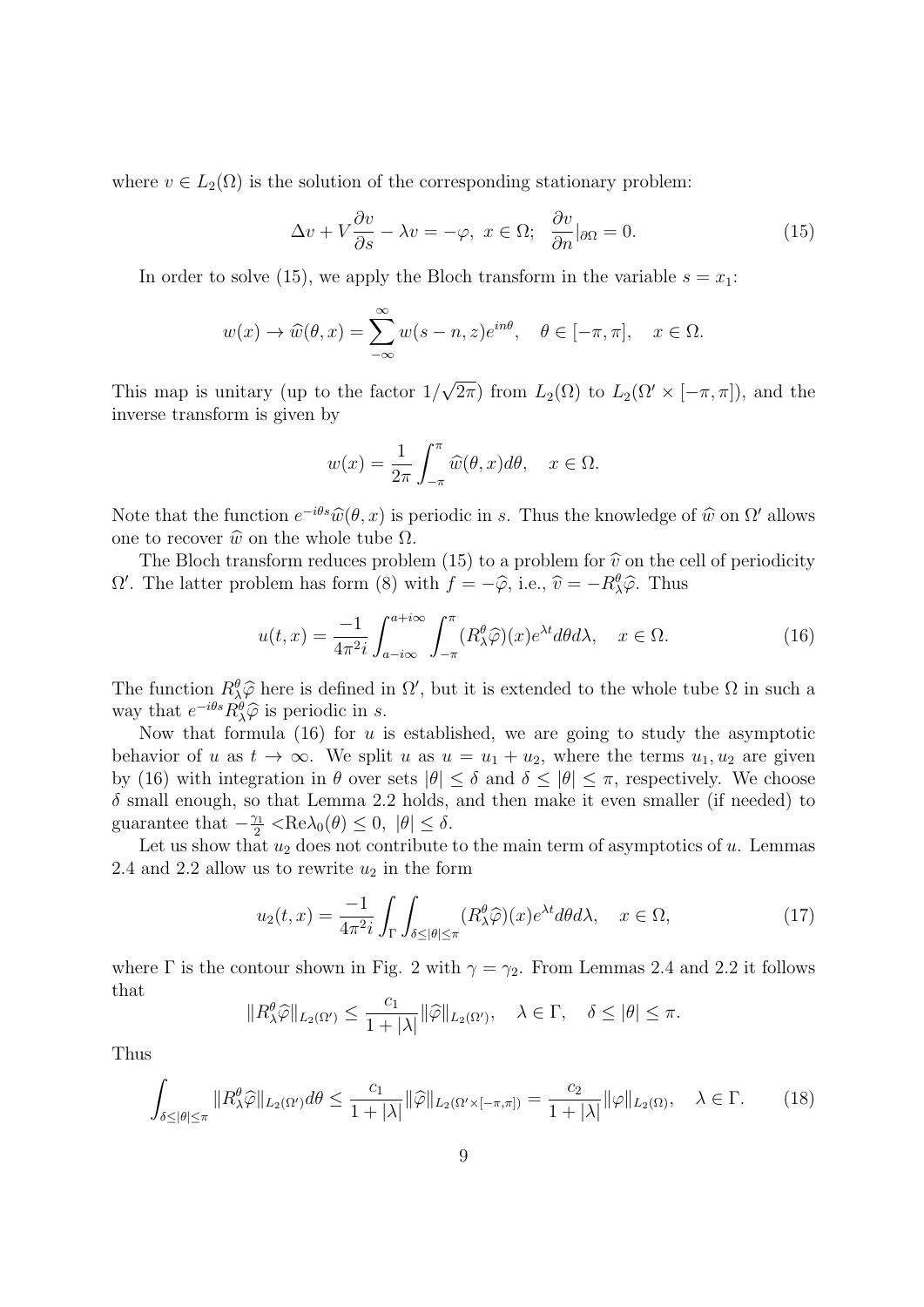

Figure 2: Contour  $\Gamma = \Gamma_1 + \Gamma_2 + \Gamma_3$ , where  $\gamma$  coincides with  $\gamma_1$  or  $\gamma_2$  defined in Lemma 2.2, and  $\Gamma_2$  is long enough, so that the estimate (9) is valid on  $\Gamma_1$  and  $\Gamma_3$ .

One can replace  $\Omega'$  here by a shifted cell of periodicity  $\Omega^{(j)}$  defined by the inequalities  $j \leq x_1 \leq j+1$ , since the function  $e^{-i\theta x_1} R^{\theta}_{\lambda} \hat{\varphi}$  is periodic in  $x_1$ . We put (18) with  $\Omega'$ replaced by  $\Omega^{(j)}$  into (17) and estimate the integral over Γ. This gives

$$
||u_2(t,x)||_{L_2(\Omega^{(j)})} \le ce^{-\gamma t} ||\varphi(x)||_{L_2(\Omega)},
$$

where *c* does not depend on *j*.

In the end of this section, in Lemma 2.7, we show that there are positive constants *a* and *b* such that

$$
|G(1, x, y)| \le a e^{-b(x_1 - y_1)^2}, \tag{19}
$$

where  $G(t, x, y)$  is the Green function of problem (1). Using (19), we obtain a uniform estimate of  $u_2$ , namely

$$
|u_2(t,x)| \le \int_{\Omega} |G(1,x,y)u_2(t-1,y)| dy \le A e^{-\gamma t} \sum_{j=-\infty}^{\infty} e^{-b(x_1-j)^2} ||\varphi||_{L_2(\Omega)}
$$
  

$$
\le C e^{-\gamma t} ||\varphi||_{L_2(\Omega)}, \quad x \in \Omega, \ t \ge 1.
$$

Hence  $u_2$  does not contribute to the main term of the asymptotics of  $u$ .

In order to study  $u_1$ , we also shift the contour of integration (in  $\lambda$ ) to Γ. Now we take *γ* = *γ*<sub>1</sub>, and in this case the simple pole of  $R^{\theta}_{\lambda}$  at  $\lambda = \lambda_0(\theta)$  must be taken into account. The residue of  $R^{\theta}_{\lambda}$  at this pole is the integral operator with the kernel  $-\psi(\theta, x)\overline{\psi^*}(\theta, y)$ , where  $\psi$  is an eigenfunction of the problem (4),  $\psi^*$  is an eigenfunction of the problem (5), and they are normalized by the biorthogonality condition

$$
\int_{\Omega'} \psi(\theta, x) \overline{\psi^*}(\theta, x) dx = 1.
$$
\n(20)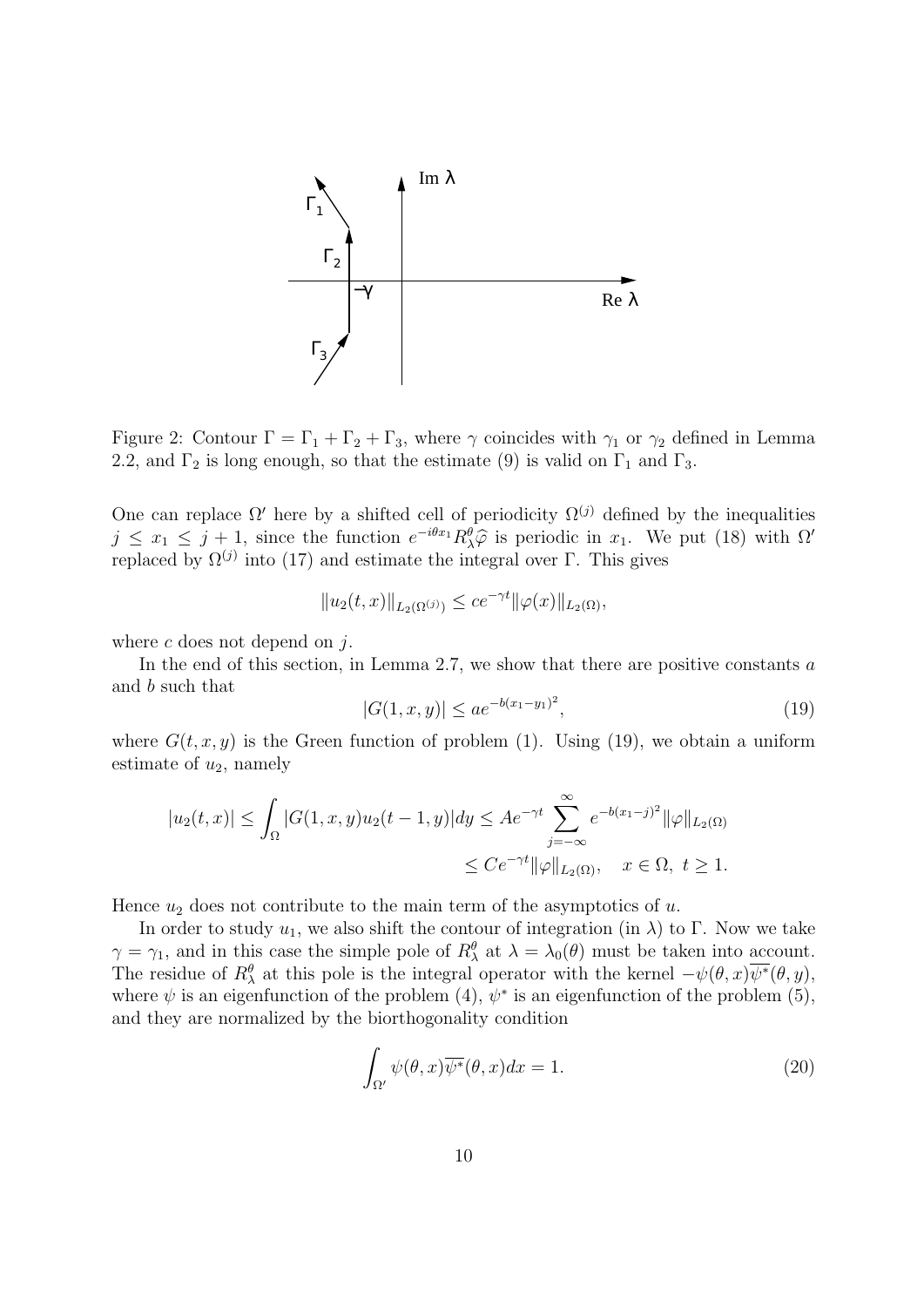Note that the minus sign in the expression for the kernel is needed since the residue is a negative operator. Thus

$$
u_1(t,x) = \frac{1}{2\pi} \int_{|\theta| \le \delta} \int_{\Omega'} \psi(\theta, x) \overline{\psi^*}(\theta, y) e^{\lambda_0(\theta)t} \widehat{\varphi} dy d\theta - \frac{1}{4\pi^2 i} \int_{\Gamma} \int_{|\theta| \le \delta} R_\lambda^{\theta} \widehat{\varphi} e^{\lambda t} d\lambda, \quad x \in \Omega,
$$
\n(21)

where the functions  $\psi, \psi^*$  are extended to  $\Omega$  using the Bloch periodicity condition, i.e.,

$$
\psi(\theta, x) = e^{i\theta s} \psi_0(\theta, x), \quad \psi^*(\theta, x) = e^{i\theta s} \psi_0^*(\theta, x), \tag{22}
$$

where the functions  $\psi_0, \psi_0^*$  are periodic with respect to *s*. The second term in (21) can be estimated similarly to  $u_2$ . Thus

$$
u(t,x) = \frac{1}{2\pi} \int_{|\theta| \leq \delta} \int_{\Omega'} \psi(\theta, x) \overline{\psi^*}(\theta, y) e^{\lambda_0(\theta)t} \widehat{\varphi} dy d\theta + \alpha_1(t, x),
$$

where  $x \in \Omega$ ,  $t \geq 1$ , and

$$
|\alpha_1| \le C e^{-\gamma t} ||\varphi(x)||_{L_2(\Omega)}.
$$
\n(23)

Let  $y = (s', z')$ . Then

$$
\widehat{\varphi} = \sum_{-\infty}^{\infty} \varphi(s' - n, z') e^{in\theta}.
$$

Hence (with (22) taken into account),

$$
u(t,x) = \frac{1}{2\pi} \sum_{n=-\infty}^{\infty} \int_{|\theta| \le \delta} \int_{\Omega'} e^{i\theta(s-s'+n)} \psi_0(\theta, x) \overline{\psi_0^*}(\theta, y) e^{\lambda_0(\theta)t} \varphi(s'-n, z') dy d\theta + \alpha_1(t, x)
$$
  

$$
= \frac{1}{2\pi} \sum_{n=-\infty}^{\infty} \int_{|\theta| \le \delta} \int_{\Omega^{(n)}} e^{i\theta(s-s')} \psi_0(\theta, x) \overline{\psi_0^*}(\theta, y) e^{\lambda_0(\theta)t} \varphi(s', z') dy d\theta + \alpha_1(t, x)
$$
  

$$
= \frac{1}{2\pi} \int_{|\theta| \le \delta} \int_{\Omega} e^{i\theta(s-s')} \psi_0(\theta, x) \overline{\psi_0^*}(\theta, y) e^{\lambda_0(\theta)t} \varphi(s', z') dy d\theta + \alpha_1(t, x). (24)
$$

We split the double integral *I* above in two parts  $I = I_1 + I_2$ , where the integration in *θ* in the part *I*<sub>1</sub> extends only over the segment  $|\theta| \le \min(\delta, t^{-1/3})$  and  $I_2 = I - I_1$ . From Lemma 2.2 it follows that  $\text{Re}\lambda_0(\theta) < -\frac{\sigma^2}{2}$  $\frac{\partial^2}{\partial^2} \theta^2$ ,  $|\theta| \le \delta$ , if  $\delta$  is small enough. Since we can take  $\delta$  as small as we please, and the functions  $\psi_0, \psi_0^*$  are bounded, it follows that

$$
I_2 \leq C \int_{|\theta| \in [t^{-1/3},\delta]} \int_{\Omega} e^{-\frac{\sigma^2}{2}\theta^2t} |\varphi(y)| dy d\theta \leq C ||\varphi||_{L_1(\Omega)} e^{-\frac{\sigma^2}{2}t^{1/3}}.
$$

We replace  $\lambda_0(\theta)$  in the integral  $I_1$  by its quadratic approximation found in Lemma 2.2:

$$
e^{\lambda_0(\theta)t} = e^{(iV_{\text{eff}}\theta - \sigma^2\theta^2)t}(1 + O(|\theta|^3 t)).
$$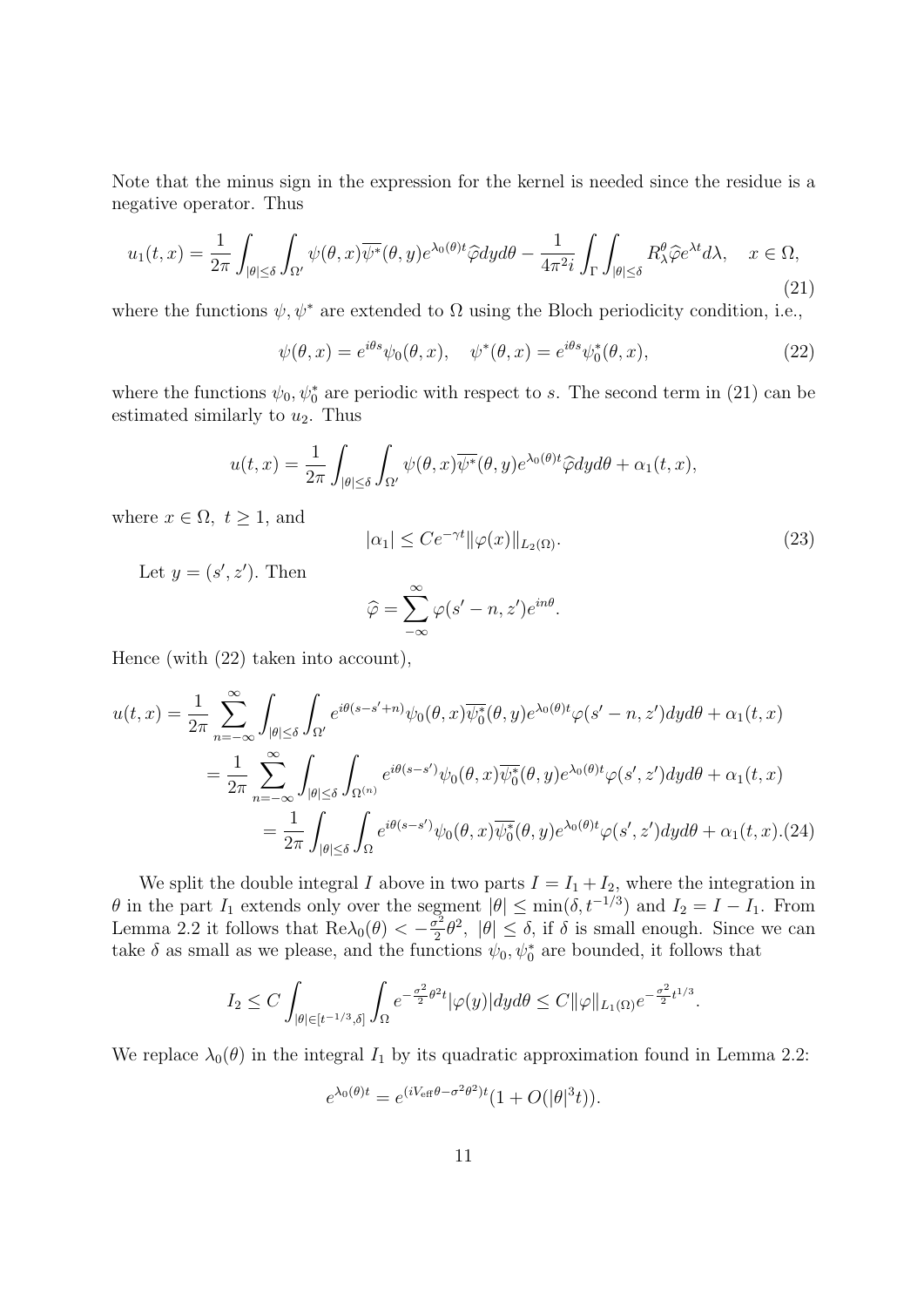If only the remainder term is taken into account, then the corresponding integral can be estimated by

$$
C\int_{|\theta|\leq t^{-1/3}}\int_{\Omega}|\theta|^3te^{-\sigma^2\theta^2t}|\varphi(y)|dyd\theta\leq C\|\varphi\|_{L_1(\Omega)}\int_{-\infty}^{\infty}|\theta|^3te^{-\sigma^2\theta^2t}d\theta=\frac{C}{t}\|\varphi(y)\|_{L_1(\Omega)}.
$$

From here, (24), and (23) it follows that

$$
u(t,x) = \frac{1}{2\pi} \int_{|\theta| \le t^{-1/3}} \int_{\Omega} e^{i\theta(s-s')} \psi_0(\theta,x) \overline{\psi_0^*}(\theta,y) e^{(iV_{\text{eff}}\theta - \sigma^2 \theta^2)t} \varphi(s',z') dy d\theta + \alpha_2(t,x)),
$$

where

$$
|\alpha_2| \leq Ct^{-1}(\|\varphi(x)\|_{L_1(\Omega)} + \|\varphi(x)\|_{L_2(\Omega)}), \quad t \geq 1.
$$

The functions  $\psi_0$  and  $\overline{\psi_0^*}$  can be chosen to be smooth in  $\theta$  at  $\theta = 0$ . We put  $\theta = 0$  in the arguments of these functions. Choose  $\psi_0(0, x) \equiv 1$  and take into account that  $\psi_0^*(0, y)$ is real. Then  $\psi_0^*(0, y)$  will be the eigenfunction of problem (5) with  $\lambda = \theta = 0$ , normalized, due to (20), by the condition

$$
\int_{\Omega'} \psi_0^*(0, x) dx = 1.
$$

Thus  $\psi_0^*(0, y) = \pi(y)$  and  $\psi_0(\theta, x) \overline{\psi_0^*(\theta, y)} = \pi(y) + O(|\theta|)$ . We put this relation into the formula above and note that the integral with the term  $O(|\theta|)$  does not exceed

$$
C\int_{|\theta|\leq t^{-1/3}}\int_{\Omega}|\theta|e^{-\sigma^2\theta^2t}|\varphi(y)|dyd\theta\leq Ct^{-1}\|\varphi\|_{L_1(\Omega)}.
$$

Hence

$$
u(t,x) = \frac{1}{2\pi} \int_{|\theta| \le t^{-1/3}} \int_{\Omega} e^{i\theta(s-s')} \pi(s',z') e^{(iV_{\text{eff}}\theta - \sigma^2\theta^2)t} \varphi(s',z') dy d\theta + \alpha_3(t,x), \quad y = (s',z'),
$$

with the same estimate for  $\alpha_3$  (and  $\alpha_4$  below) as for  $\alpha_2$ . We can replace here the integration in  $\theta$  over the interval  $|\theta| \le t^{-1/3}$  by the integration over the whole line since the difference between the corresponding integrals decays exponentially as  $t \to \infty$ . Thus

$$
u(t,x) = \frac{1}{2\pi} \int_{-\infty}^{\infty} \int_{\Omega} e^{i\theta(s-s')} \pi(s',z') e^{(iV_{\text{eff}}\theta - \sigma^2\theta^2)t} \varphi(s',z') dy d\theta + \alpha_4(t,x), \quad t \to \infty.
$$

The integral above, denoted by  $w = w(t, s)$  is the main term of the asymptotics. It does not depend on *z*. By simple differentiation one can check that it satisfies equation (2). Function  $w(0, s)$  is the Fourier transform in *s'* followed by its inverse (in  $\theta$ ), i.e.,

$$
w(0,s) = \frac{1}{2\pi} \int_{-\infty}^{\infty} \int_{-\infty}^{\infty} \int_{S_{s'}} e^{i\theta(s-s')} \pi(s',z')\varphi(s',z')dz'ds'd\theta = \int_{S_s} \pi(s,z')\varphi(s,z')dz', \tag{25}
$$

where  $S_a$  is the cross-section of  $\Omega$  by the plane through  $s = a$ . Thus *w* is the solution of problem  $(2)$  with  $w_0$  given in  $(7)$ . Therefore,  $(14)$  holds.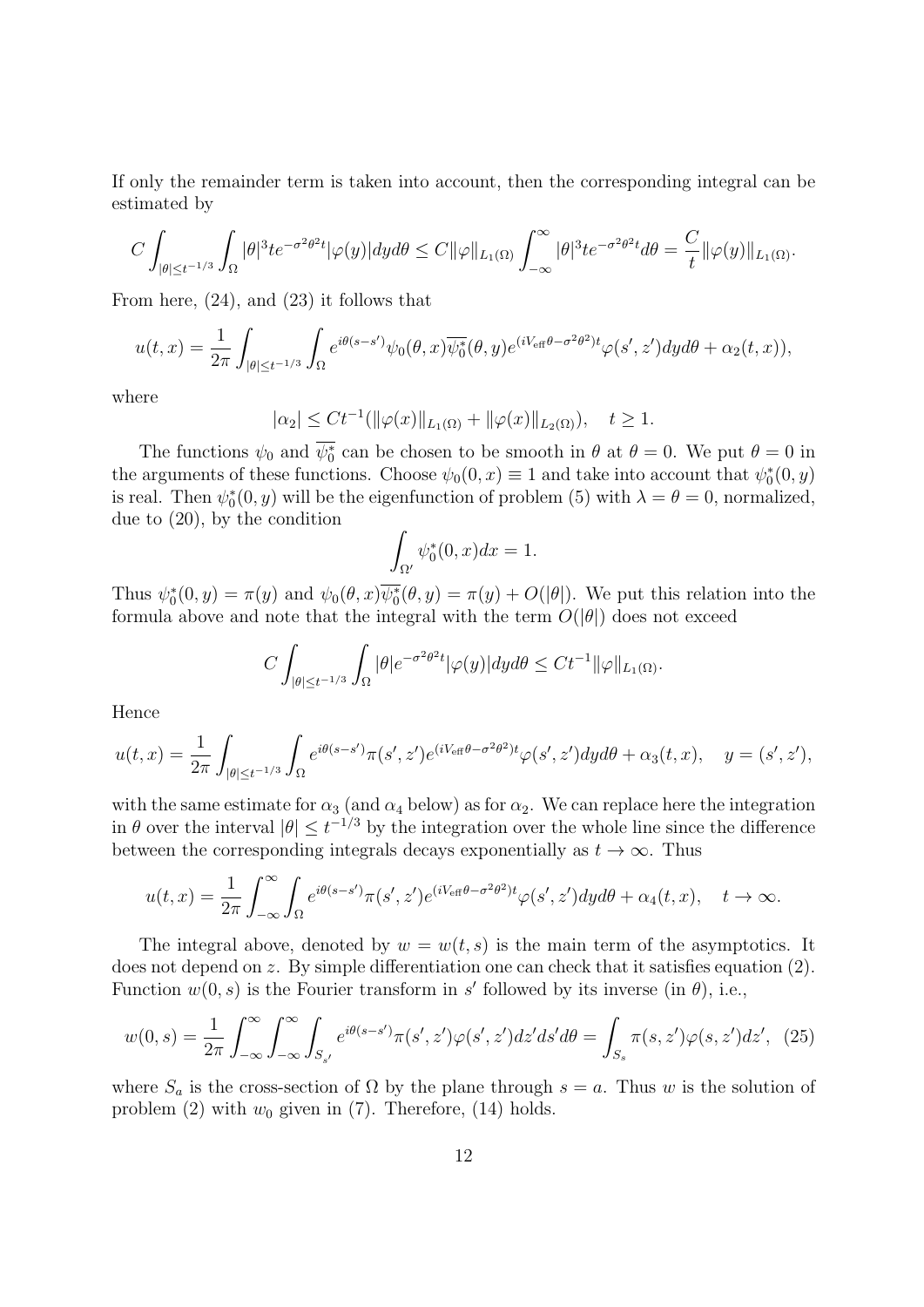**Part B.** We do, however, need to prove the statement under the assumption that  $\varphi \in L_1(\Omega)$  and without the *L*<sub>2</sub>-norm in the right hand side. To prepare for this task, let us make several simple observations.

(a) Obviously, in the estimates of all the remainder terms above one can replace the restriction  $t \ge 1$  by  $t \ge 1/2$ . Similarly, one can use (19) with  $t = 1/2$ .

(b) Suppose that a measurable function *f* satisfies

$$
|f(s)| \le a e^{-bs^2}, \quad s \in \mathbb{R}.
$$

Then there is a constant *K* that depends on *b* (and also on  $\sigma$ ) such that

$$
\sup_{s \in \mathbb{R}} \left| \int_{\mathbb{R}} \frac{1}{2\sigma\sqrt{\pi t}} \exp(-\frac{(s - s' + V_{\text{eff}}t)^2}{4\sigma^2 t}) f(s') ds' - \frac{1}{2\sigma\sqrt{\pi t}} \exp(-\frac{(s + V_{\text{eff}}t)^2}{4\sigma^2 t}) \int_{\mathbb{R}} f(s') ds' \right|
$$
  

$$
\leq K \frac{a}{t}
$$

for  $t \geq 1/2$ . The first integral on the left hand side is the solution of (2) with initial data *f*, while the factor before the second integral is the fundamental solution of the same equation.

(c) There is a constant *K* such that

$$
\sup_{s \in \mathbb{R}} \left| \frac{1}{2\sigma\sqrt{\pi t}} \exp(-\frac{(s + V_{\text{eff}}t)^2}{4\sigma^2 t}) - \frac{1}{2\sigma\sqrt{\pi (t - \frac{1}{2})}} \exp(-\frac{(s + V_{\text{eff}}t)^2}{4\sigma^2 (t - \frac{1}{2})}) \right| \le \frac{K}{t},
$$

for  $t \geq 1$ , i.e., we have a bound on the difference of the values of the fundamental solution at times *t* and  $t - 1/2$ .

(d) Let  $\varphi \in L_1(\Omega)$  and suppose that  $\text{supp}(\varphi) \subseteq \overline{\Omega'}$  (closure of  $\Omega'$ ). Let  $\tilde{\varphi}(x) =$  $u(1/2, x)$ , where *u* is the solution of (1) with initial data *φ*. From (19) with  $t = 1/2$  it follows that there is a constant *c* such that

$$
\|\widetilde{\varphi}\|_{L_1(\Omega)} + \|\widetilde{\varphi}\|_{L_2(\Omega)} \leq c \|\varphi\|_{L_1(\Omega)}.
$$

(e) Again, suppose that  $\varphi \in L_1(\Omega)$  and  $\text{supp}(\varphi) \subseteq \overline{\Omega'}$ . Let

$$
\widetilde{w}_0(s) = \int_{S_s} \pi(s, z) \widetilde{\varphi}(s, z) dz.
$$

Then

$$
\int_{\mathbb{R}} \widetilde{w}_0(s) ds = \int_{\mathbb{R}} w_0(s) ds,
$$

since  $\pi$  is the stationary solution to the adjoint problem.

(f) From (19) with  $t = 1/2$  it follows that there are constants c and b such that

$$
|\widetilde{w}_0(s)| \leq c ||\varphi||_{L_1(\Omega)} e^{-bs^2}, \quad s \in \mathbb{R},
$$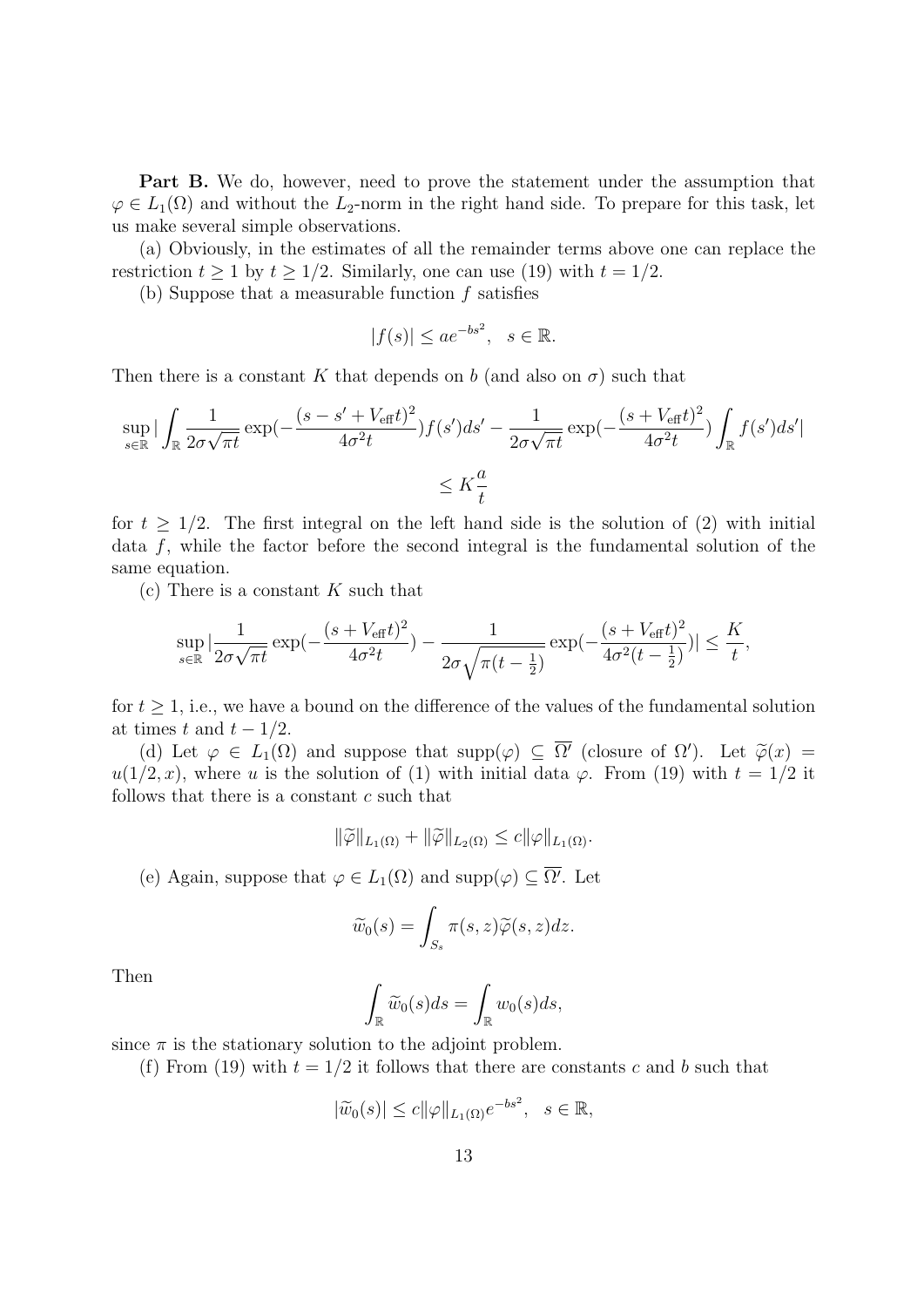provided that  $\text{supp}(\varphi) \subseteq \Omega'$ .

(g) Let  $\overline{w}_0(s) = w(1/2, s)$ . Then

$$
\int_{\mathbb{R}} \overline{w}_0(s) ds = \int_{\mathbb{R}} w_0(s) ds
$$

and there are constants *c* and *b* such that

$$
|\overline{w}_0(s)| \leq c ||\varphi||_{L_1(\Omega)} e^{-bs^2}, \quad s \in \mathbb{R},
$$

provided that  $\text{supp}(\varphi) \subseteq \Omega'$ .

Having made these observations, we return to the proof of Theorem 2.1. First, we claim that

$$
\sup_{(s,z)\in\Omega} |u(t,(s,z)) - \frac{1}{2\sigma\sqrt{\pi t}} \exp(-\frac{(s+V_{\text{eff}}t)^2}{4\sigma^2 t}) \int_{\Omega} \varphi(x)\pi(x)dx| \le Ct^{-1} \|\varphi\|_{L_1(\Omega)}, \quad t \ge 1,
$$
\n(26)

provided that  $\varphi \in L_1(\Omega)$  and  $\text{supp}(\varphi) \subseteq \Omega'$ . Indeed, the solution *u* to equation (1) with initial data  $\varphi$  can be viewed as the solution with initial data  $\tilde{\varphi}$  (see (d)), but evaluated at time  $t - 1/2$  instead of time *t*. By (14) and observation (d),  $u(t, (s, z))$  is close to the solution, at time  $t - 1/2$ , of the one-dimensional equation (2) with the initial function  $\widetilde{w}_0(s)$ . By observations (b) and (f), the solution of (2) with the initial data  $\widetilde{w}_0(s)$  can be, in turn, approximated by the fundamental solution (with the coefficient  $\int_{\mathbb{R}} \widetilde{w}_0(s) ds$ ) of the same equation. By observation (c), the fundamental solution at time  $t - 1/2$  is close to the fundamental solution at time *t*. The coefficient  $\int_{\mathbb{R}} \widetilde{w}_0(s) ds$  can be replaced by  $\int_{\mathbb{R}} w_0(s)ds = \int_{\Omega} \varphi(x)\pi(x)dx$  by the observation (e).

We have thus justified (26). In other words, we proved that the solution of the original PDE is close to the fundamental solution of the one-dimensional equation provided that the initial data is supported in  $\Omega'$ . This proves part 2 of Theorem 2.1 provided that  $K \subset \Omega'$ . If *K* is not contained in  $\Omega'$ , we can take a sufficiently large *n* so that  $K \subset$  $\Omega \cap \{x : x_1 \in [-n, n]\}$ , and treat  $\Omega \cap \{x : x_1 \in [-n, n]\}$  as the unit of periodicity instead of Ω *′* .

By observations (b) and (g), the fundamental solution (multiplied by  $\int_{\Omega} \varphi(x)\pi(x)dx$ ) at time  $t - 1/2$  is close to the solution of (2) with the initial data  $\overline{w}_0$ . The latter is equal to *w* evaluated at time *t*. Therefore, we can replace the fundamental solution by *w* in the estimate (26), thus obtaining part 1 of Theorem 2.1 under the additional assumption that  $\text{supp}(\varphi) \subseteq \overline{\Omega'}$ .

This assumption is not essential, however, since every initial function  $\varphi$  can be written as

$$
\varphi = \sum_{i=-\infty}^{\infty} \varphi \chi_{\{x:x_1 \in [i,i+1]\}}.
$$

Since the statement hold for each of the terms in the series, it holds for the function  $\varphi$  as well. Thus Theorem 2.1 is proved.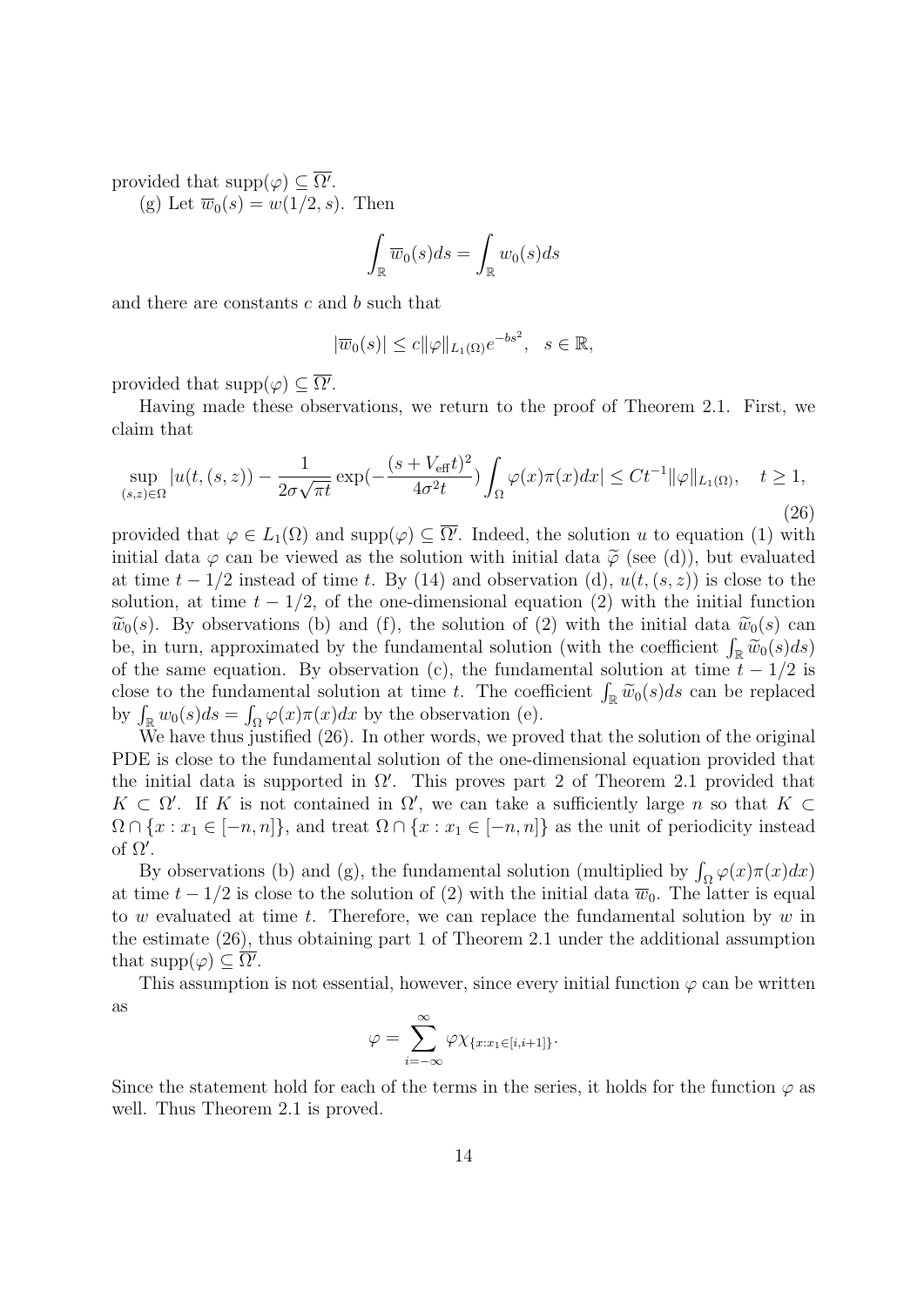Finally, Theorem 2.3 holds true since the expressions for  $V_{\text{eff}}$  and  $\sigma^2$  were introduced in the course of the proof of Theorem 2.1 as the coefficients in the expansion of  $\lambda_0$  from Lemma 2.2.

In conclusion of this section we will provide some formulas that can be useful for practical evaluation of the effective drift  $V_{\text{eff}}$  and the effective diffusivity  $\sigma^2$ .

Recall that  $\lambda_0(\theta)$  is a simple eigenvalue of problem (4) due to Lemma 2.2. Therefore, the eigenvalue and the corresponding eigenfunction  $v$  are analytic in  $\theta$ . We can choose  $v$ in such a way that  $v = 1$  when  $\theta = 0$ . Then it is defined uniquely up to a scalar factor that is analytic in *θ*. Let

$$
v = 1 + i\theta v_1(x) - \theta^2 v_2(x) + O(\theta^3), \quad \theta \to 0,
$$
\n(27)

 $\Box$ 

be the Taylor expansion of *v* at  $\theta = 0$ . We plug (27) and the expansion for  $\lambda_0(\theta)$  from Lemma 2.2 into (4) and take into account that conditions on  $S_0$ ,  $S_1$  in (4) can be rewritten as periodicity in  $s = x_1$  of the function  $e^{-ix\theta}v$ . Then we obtain the following problems for the coefficients  $v_1, v_2$ :

$$
\Delta v_1 + V \frac{\partial v_1}{\partial s} = V_{\text{eff}}, \quad x \in \Omega'; \quad \frac{\partial v_1}{\partial n}|_{S^l} = 0; \quad v_1 = s + \psi_1(x), \tag{28}
$$

$$
\Delta v_2 + V \frac{\partial v_2}{\partial s} = V_{\text{eff}} v_1 + \sigma^2, \quad x \in \Omega'; \quad \frac{\partial v_2}{\partial n} |_{S^l} = 0; \quad v_2 = \frac{s^2}{2} + s\psi_1(x) + \psi_2(x), \tag{29}
$$

where  $\psi_1, \psi_2$  are some periodic functions and  $V_{\text{eff}}$ ,  $\sigma^2$  are defined in Lemma 2.2 (see also Theorem 2.3). Function  $v_1$  is called the *harmonic coordinate* (it is defined up to an additive constant). Usually the harmonic coordinate satisfies a homogeneous equation, but this equation (see (28)) becomes inhomogeneous in the presence of a drift in the problem. Recall that  $\pi = \pi(x)$  is the principal eigenfunction (normalized by (6)) with eigenvalue  $\lambda = 0$  for the adjoint problem (5) with  $\theta = 0$ , i.e.,

$$
\Delta \pi - V \frac{\partial \pi}{\partial s} = 0, \ x \in \Omega'; \ \ (\frac{\partial}{\partial n} - V n_1) \pi |_{S^l} = 0; \ \ \pi |_{S_1} = \pi |_{S_0}, \ \pi'_s |_{S_1} = \pi'_s |_{S_0}.
$$
 (30)

This is a positive function due to the Perron-Frobenius theorem (see details in the proof of Lemma 2.2). This function is *the density of the invariant measure*. Note that  $\pi(x) \equiv$  $1/|\Omega'|$  if  $V = 0$ .

**Theorem 2.5.** *The effective drift*  $V_{\text{eff}}$  *can be found from either of the following three formulas:*

$$
V_{\text{eff}} = \int_{S} (V\pi - \pi_s') dS = V - \int_{\Omega'} \pi_s' dx = V - \int_{\partial S'} n_1 \pi dS,
$$
\n(31)

*where S is a cross-section of the domain*  $\Omega$  *by an arbitrary hyperplane*  $s = \text{const.}$ *,*  $n_1$  *is the first component of the outward normal vector n*, and  $S^l = \partial \Omega' \setminus [S_0 \cup S_1]$  *is the lateral* part of the boundary of  $\Omega'$ . The effective diffusivity is given by

$$
\sigma^2 = \int_{\Omega'} |\nabla v_1|^2 \pi dx. \tag{32}
$$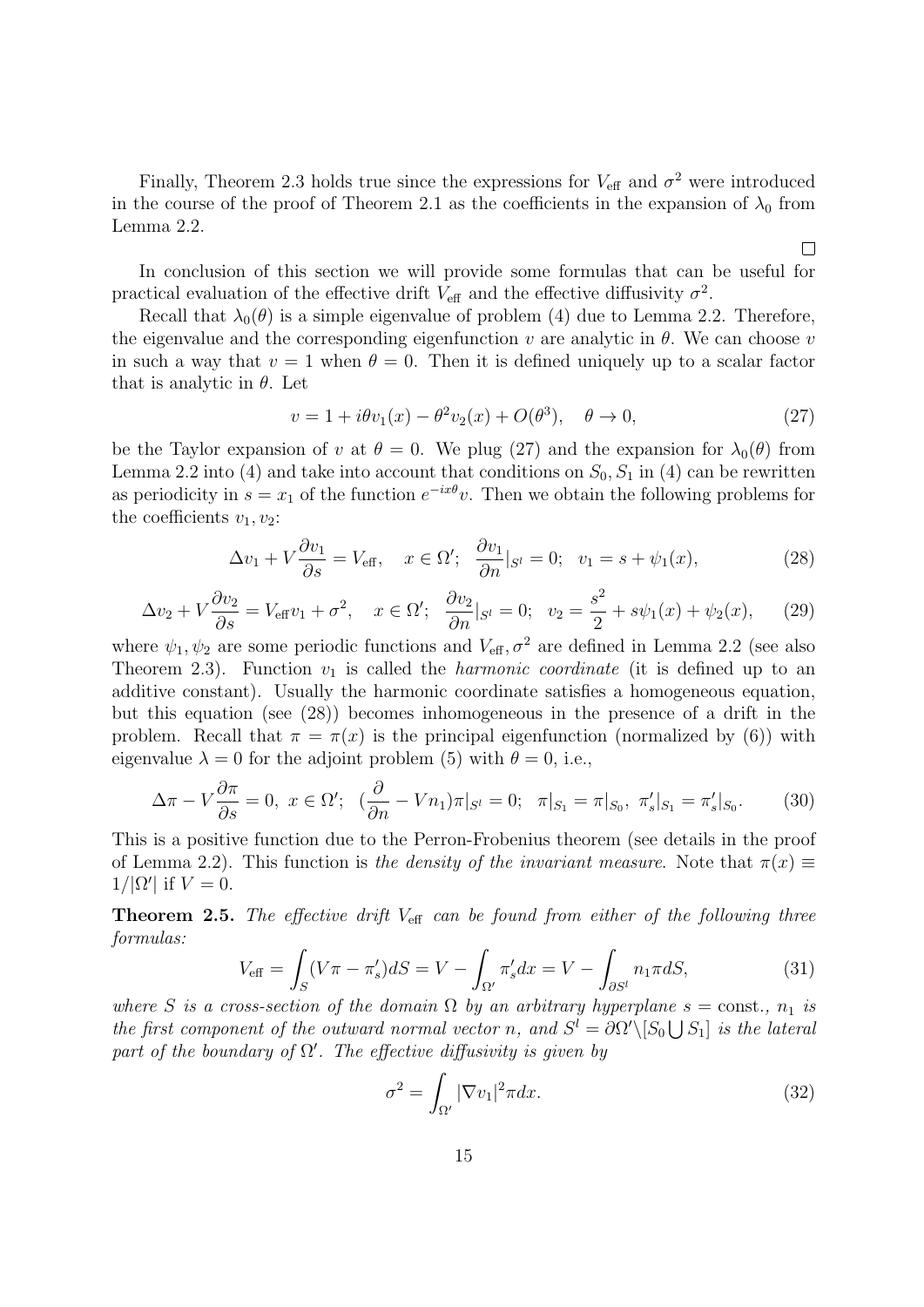**Remark.** Note that  $\pi \equiv 1/|\Omega'|$  if  $V = 0$ . Formula (31) then implies that  $V_{\text{eff}} = 0$ . We'll also show that in this case

$$
\sigma^2 = 1 - \frac{\int_{\Omega'} |\nabla \psi_1|^2 dx}{|\Omega'|}.
$$

The latter formula shows that the effective diffusivity is always smaller than in the free space if  $\Omega$  is not a cylinder (i.e., if  $\psi_1$  is not identically zero).

**Proof of Theorem 2.5.** Let  $L = \Delta + V \frac{\partial}{\partial s}$  be the differential expression in the left-hand side of (28), and let  $L^* = \Delta - V \frac{\partial}{\partial s}$  be the conjugate expression (see (30)). Since  $L^* \pi = 0$ and  $v_1$  satisfies  $(28)$ , we have

$$
\int_{\Omega'} (Lv_1)\pi dx - \int_{\Omega'} v_1 L^* \pi dx = V_{\text{eff}} \int_{\Omega'} \pi dx = V_{\text{eff}}.
$$

This relation can be re-written using the Green formula and applying the divergence theorem to the vector field  $\overrightarrow{F} = (v_1 \pi, 0, 0)$ . This leads to

$$
V_{\text{eff}} = \int_{\partial \Omega'} [(\Delta v_1)\pi - v_1 \Delta \pi + V \frac{\partial (v_1 \pi)}{\partial s}] dx = \int_{\partial \Omega'} (\frac{\partial v_1}{\partial n} \pi - v_1 \frac{\partial \pi}{\partial n} + V v_1 \pi n_1) dS.
$$

The integrand on the right hand side vanishes on  $S^l$  since  $\pi$  satisfies the boundary condition (30) on  $S^l$  and  $\frac{\partial v_1}{\partial n} = 0$  on  $S^l$ . Thus

$$
V_{\text{eff}} = \int_{S_0 \cup S_1} (\frac{\partial v_1}{\partial n} \pi - v_1 \frac{\partial \pi}{\partial n} + V v_1 \pi n_1) dS. \tag{33}
$$

We substitute here  $v_1 = s + \psi_1$ . The integral with  $\psi_1$  is zero due to the periodicity of the functions  $\psi_1$  and  $\pi$ . Thus (33) holds with  $v_1$  replaced by *s*. If we also take into account that

$$
\int_{S_0 \bigcup S_1} \frac{\partial s}{\partial n} \pi dS = 0,
$$

then we obtain the first equality (31) with  $S = S_1$ . Then this equality holds with any *S* since  $V_{\text{eff}}$  is invariant with respect to the shift  $s \rightarrow s + a$ . Let us provide another way to show that the second term in (31) does not depend on the choice of *S*. Let  $\Omega_{a,b} = \Omega \bigcap \{a < s < b\}.$  Then

$$
0 = \int_{\Omega_{a,b}} L^* \pi dx = \int_{\partial \Omega_{a,b}} (\pi'_n - V \pi n_1) dS = \int_{S_a \bigcup S_b} (\pi'_n - V \pi n_1) dS
$$
  
= 
$$
\int_{S_b} (\pi'_s - V \pi) dS - \int_{S_a} (\pi'_s - V \pi) dS.
$$

In order to prove the second equality (31), we write the first one with  $S = S_a$  and integrate with respect to *a* over the interval (0*,* 1). The last equality (31) follows from the divergence theorem.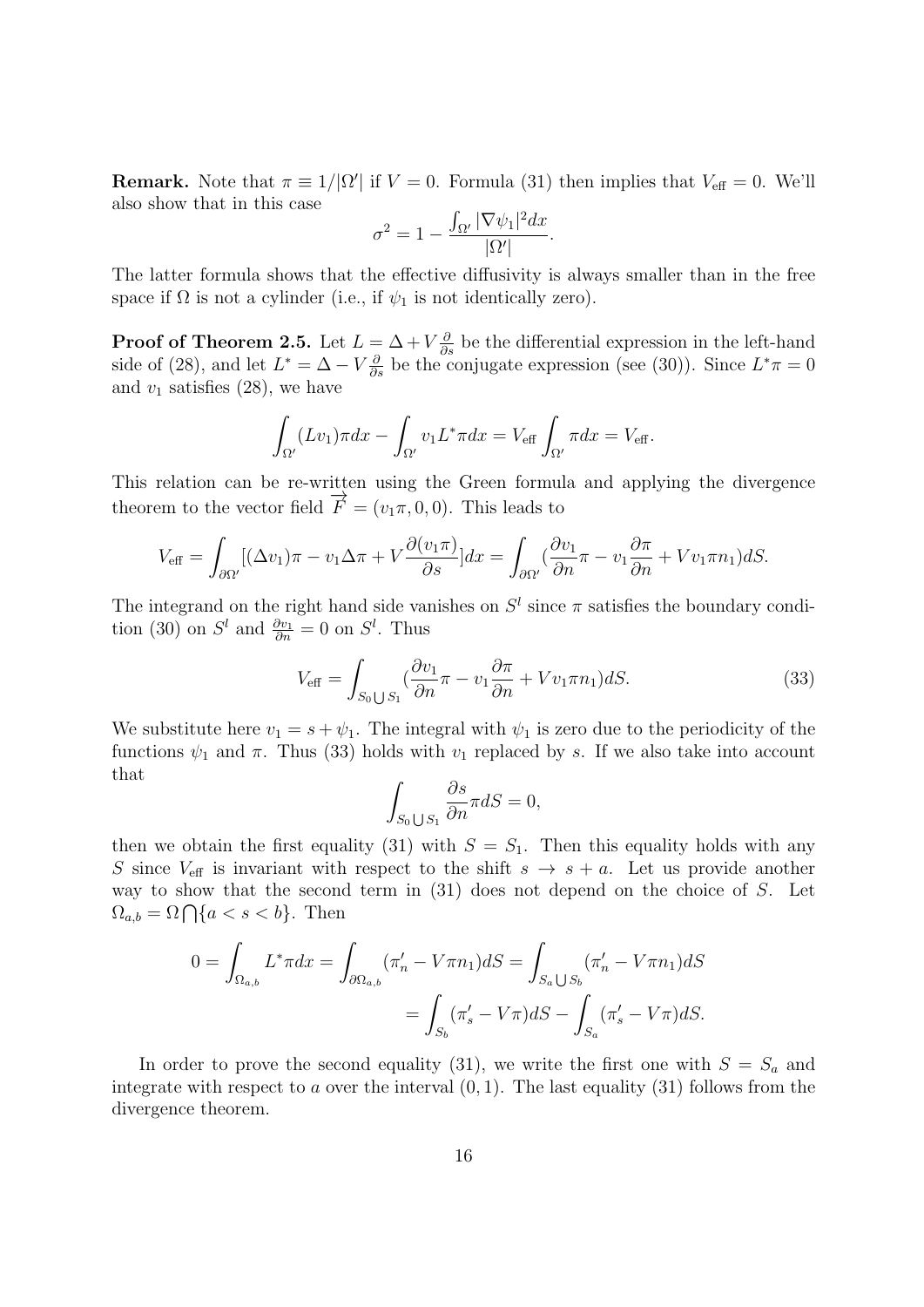The proof of (32) is similar. We have

$$
\int_{\Omega'} (V_{\text{eff}}v_1 + \sigma^2) \pi dx = \int_{\Omega'} (Lv_2) \pi dx - \int_{\Omega'} v_2 L^* \pi dx = \int_{S_0 \cup S_1} (\frac{\partial v_2}{\partial n} \pi - v_2 \frac{\partial \pi}{\partial n} + V v_2 \pi n_1) dS.
$$

We plug here  $v_2 = \frac{s^2}{2} + s\psi_1 + \psi_2$ . The integral with  $\psi_2$  vanishes due to the periodicity of  $\psi_2$  and *π*. Hence *v*<sub>2</sub> can be replaced by  $\frac{s^2}{2} + s\psi_1$ . We reduce the integral over *S*<sub>0</sub> to an integral over  $S_1$  using the substitution  $s \to s-1$ . Taking into account the periodicity of  $\psi_1$  and  $\pi$  we obtain

$$
\int_{\Omega'} (V_{\text{eff}}v_1 + \sigma^2) \pi dx = \int_{S_1} [(1 + \frac{\partial \psi_1}{\partial s}) \pi - (\frac{1}{2} + \psi_1) \frac{\partial \pi}{\partial s} + V(\frac{1}{2} + \psi_1) \pi] dS
$$
  
= 
$$
\int_{S_1} [\frac{\partial v_1}{\partial s} \pi - v_1 \frac{\partial \pi}{\partial s} + V v_1 \pi] dS - \frac{1}{2} V_{\text{eff}}.
$$

The last relation is the consequence of the first equality (31) and the equality  $v_1 = s + \psi_1$ . Hence,

$$
\sigma^2 = \int_{S_0} \left[ \frac{\partial v_1}{\partial s} \pi - v_1 \frac{\partial \pi}{\partial s} + V v_1 \pi \right] dS - V_{\text{eff}} \int_{\Omega'} v_1 \pi dx - \frac{1}{2} V_{\text{eff}}.
$$
 (34)

It remains to show that

$$
\int_{\Omega'} |\nabla v_1|^2 \pi dx = \int_{S_0} \left[ \frac{\partial v_1}{\partial s} \pi - v_1 \frac{\partial \pi}{\partial s} + V v_1 \pi \right] dS - V_{\text{eff}} \int_{\Omega'} v_1 \pi dx - \frac{1}{2} V_{\text{eff}}.
$$
 (35)

We note that  $L(v_1^2) = 2v_1Lv_1 + 2|\nabla v_1|^2 = 2V_{\text{eff}}v_1 + 2|\nabla v_1|^2$ . Thus

$$
\int_{\Omega'} |\nabla v_1|^2 \pi dx = \frac{1}{2} \int_{\Omega'} L(v_1^2) \pi dx - V_{\text{eff}} \int_{\Omega'} v_1 \pi dx
$$

$$
= \int_{S_0 \bigcup S_1} [v_1 \frac{\partial v_1}{\partial n} \pi - \frac{1}{2} v_1^2 (\frac{\partial \pi}{\partial n} - V \pi n_1)] dS - V_{\text{eff}} \int_{\Omega'} v_1 \pi dx.
$$

We took into account here that the integrand of the first term on the right vanishes on  $S^l$ . The last inequality implies  $(35)$  if the integral over  $S_1$  in the equality above is rewritten in terms of the integral over  $S_0$  using the first formula (31) and periodicity of the functions  $\pi$  and  $v_1 - s$ . The proof of the theorem is complete. Now let us justify the remark.

Assume that  $V = 0$ . From the divergence theorem and periodicity of  $\psi_1$  it follows that

$$
\int_{\Omega'} \frac{\partial \psi_1}{\partial s} dx = \int_{\partial \Omega'} \psi_1 n_1 dS = \int_{S^l} \psi_1 n_1 dS.
$$

Since  $n_1 = \frac{\partial s}{\partial n}$  and the latter function on  $S^l$  is equal to  $-\frac{\partial \psi_1}{\partial n}$  (due to (28)), we have

$$
\int_{\Omega'} \frac{\partial \psi_1}{\partial s} dx = \int_{\partial \Omega'} \psi_1 n_1 dS = -\int_{S^l} \psi_1 \frac{\partial \psi_1}{\partial n} dS = -\int_{\partial \Omega'} \psi_1 \frac{\partial \psi_1}{\partial n} dS.
$$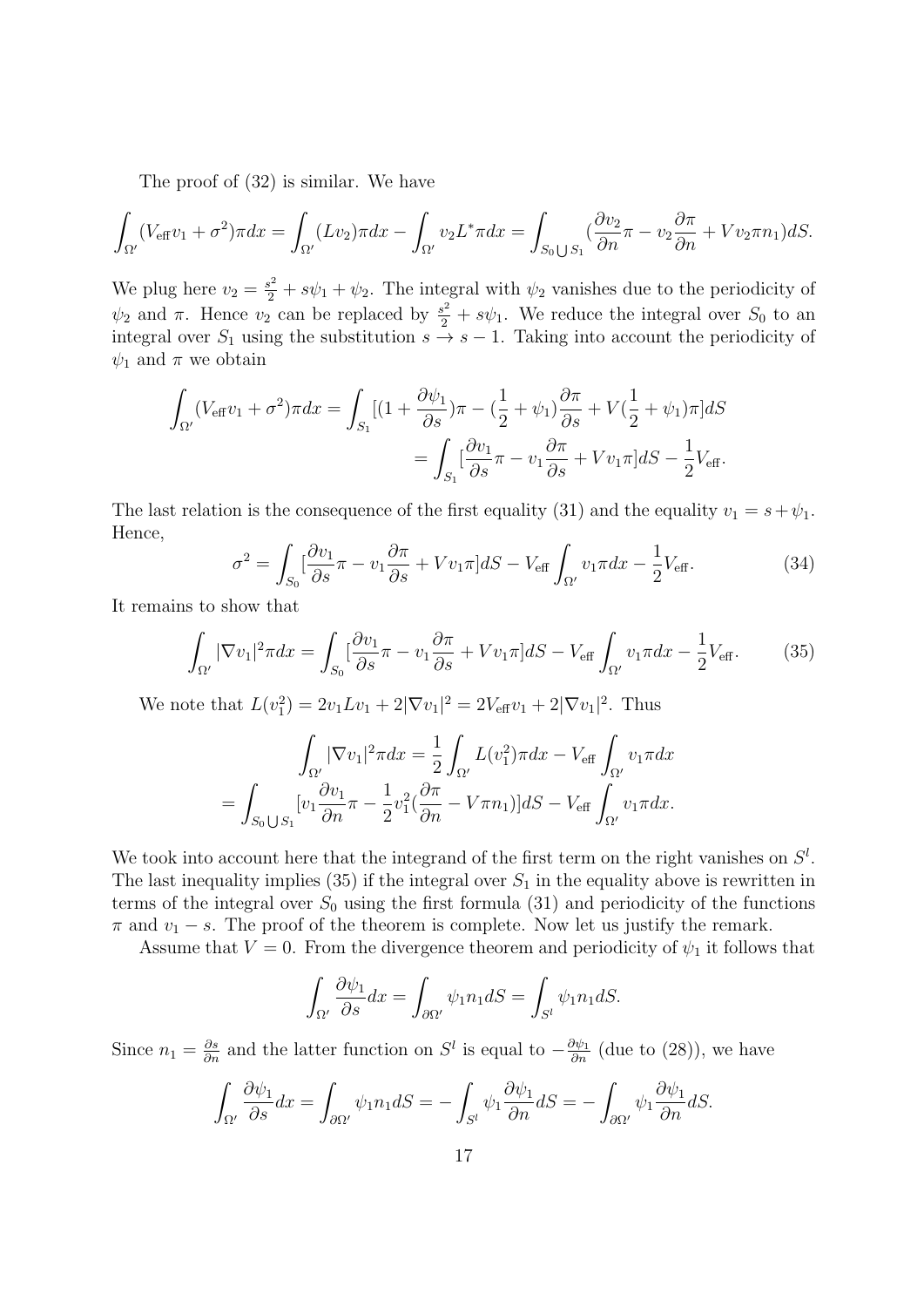Now we recall that  $\Delta \psi_1 = \Delta (v_1 - s) = 0$ . Hence the latter formula together with the Green formula imply

$$
\int_{\Omega'} \frac{\partial \psi_1}{\partial s} dx = -\int_{\Omega'} |\nabla \psi_1|^2 dx.
$$
\n(36)

Furthermore,  $\pi \equiv 1/|\Omega'|$  since  $V = 0$ . From  $v_1 = \psi_1 + s$ , (32), and (36) it follows that

$$
\sigma^2 |\Omega'| = \int_{\Omega'} |\nabla v_1|^2 dx = \int_{\Omega'} (1 + 2\frac{\partial \psi_1}{\partial s} + |\nabla \psi_1|^2) dx = \int_{\Omega'} (1 - |\nabla \psi_1|^2) dx
$$

**Theorem 2.6.** *The following relation holds:*  $V_{\text{eff}} = \sigma_0^2 V + O(V^2)$  *as*  $V \rightarrow 0$  *where*  $\sigma_0^2 = \sigma^2 |_{V=0} > 0$  *is the effective diffusivity at*  $V = 0$ *. In particular, if*  $|V|$  *is small enough, then*  $V_{\text{eff}} \neq 0$  *when*  $V \neq 0$  *and*  $V_{\text{eff}}$  *is a monotone function of V*.

**Proof.** From (30) it follows that  $\pi$  is an analytic function of *V*. Then (31) implies that  $V_{\text{eff}}$  is analytic in *V*, and (28) implies that  $v_1$  and  $\psi_1$  depend on *V* analytically. We expand  $\pi = \frac{1}{10}$  $\frac{1}{|\Omega'|} + V \pi_1 + O(V^2)$  using the Taylor approximation at  $V = 0$ . Then (30) leads to the following problem for  $\pi_1$ :

$$
\Delta \pi_1 = 0, \quad x \in \Omega'; \quad \frac{\partial \pi_1}{\partial n}|_{S^l} = \frac{n_1}{|\Omega'|}; \quad \pi_1|_{S_1} = \pi_1|_{S_0}, \quad (\pi_1)'_s|_{S_1} = (\pi_1)'_s|_{S_0}.
$$

Since  $n_1 = \frac{\partial s}{\partial n}$ , only the factor  $-1/|\Omega'|$  in the boundary condition makes the problem for  $\pi_1$  different from the problem for  $\psi_1^0 = \psi_1|_{V=0}$ . The latter problem can be obtained from (28) if we put there  $V = V_{\text{eff}} = 0$ . Hence  $\pi_1 = -\frac{\psi_1^0}{|\Omega'|}$ , i.e.,  $\pi = \frac{1}{|\Omega|}$  $\frac{1}{|\Omega'|} - \frac{V \psi_1^0}{|\Omega'|} + O(V^2)$ . We put this into the second of relations (31) and obtain that

$$
V_{\text{eff}} = V(1 + \frac{\int_{\Omega'} (\psi_1^0)'_s dx}{|\Omega'|}) + O(V^2) = V(1 - \frac{\int_{\Omega'} |\nabla \psi_1^0|^2 dx}{|\Omega'|}) + O(V^2).
$$

The last relation follows from (36). It remains only to use the Remark after Theorem 2.5.

 $\Box$ 

We still need to prove inequality (19), which was used in the arguments above.

**Lemma 2.7.** *There are positive constants a and b such that the inequality*

$$
|G(1, x, y)| \le a e^{-b(x_1 - y_1)^2}
$$

*holds for the Green function*  $G(t, x, y)$  *of problem* (1).

*Proof.* The statement is very similar to the upper Aronson estimate at a fixed time for the Green function of a parabolic problem. The difference from the classical estimate is that here we have reflection on the boundary of the tube, rather than a problem in the entire space. For this reason, we sketch an independent proof.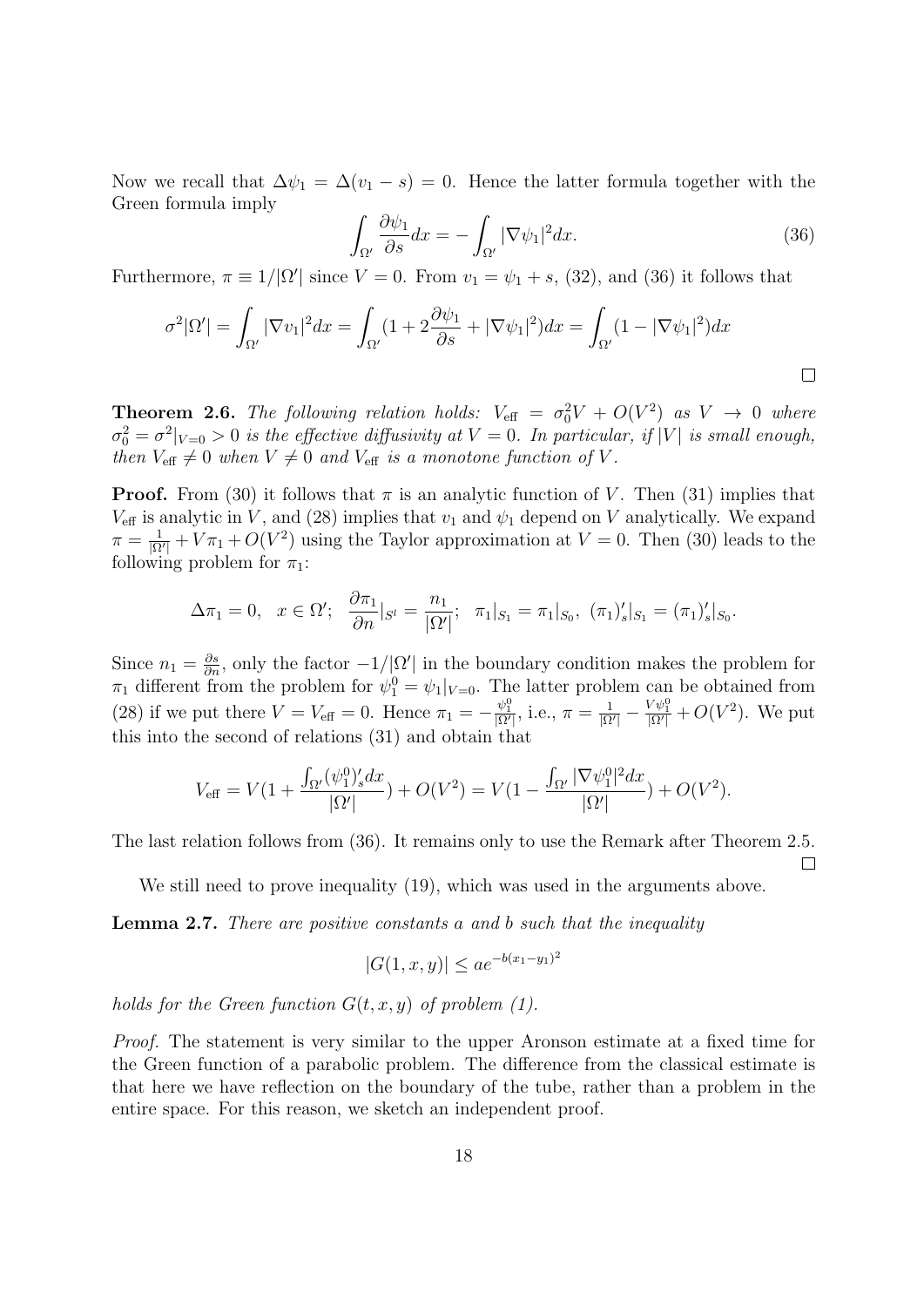For each *y*, denote by *D* the domain that consists of three cells of periodicity of Ω: the one which contains *y*, and two adjacent cells. Denote by  $S^{(1)}$ ,  $S^{(2)}$  the vertical parts of the boundary of *D* that are defined by the equations  $x_1 = [y] - 1, x_1 = [y] + 2$ , respectively. Let  $\tilde{G}(t, x, y)$  be the Green function of the problem

$$
\frac{\partial \widetilde{G}}{\partial t} = \Delta \widetilde{G} + V \frac{\partial \widetilde{G}}{\partial s}, \ x \in D; \ \frac{\partial \widetilde{G}}{\partial n} |_{\partial D \cap \partial \Omega} = 0; \ \ \widetilde{G}(0, x, y) = \delta_y(x), \quad x \in D, \tag{37}
$$

supplemented by the standard periodicity condition on  $S^{(1)}$ ,  $S^{(2)}$ . The Green function *G* exists and is infinitely smooth when  $t \neq 0, x \neq y$  [12]. Let  $\zeta^y(t, x)$  be a cut-off function that is equal to one in a small neighborhood of the point  $t = 0, x = y$  and is equal to zero when  $t > 1/2$  or  $|x - y| > 1/2$ . Obviously, one can choose  $\zeta^y$  in such a way that *∂ζ<sup>y</sup> ∂n |∂D* <sup>∩</sup> *<sup>∂</sup>*<sup>Ω</sup> = 0.

Now, instead of estimating the fundamental solution, we can estimate  $u^y(t, x)$  =  $G(t, x, y) - \zeta^{y}(t, x)G(t, x, y)$ , which satisfies

$$
\frac{\partial u^y}{\partial t} = \Delta u^y + V \frac{\partial u^y}{\partial s} + h_1(t, x, y), \ x \in \Omega; \ \frac{\partial u^y}{\partial n}|_{\partial \Omega} = 0; \ \ u^y(0, x) = h_2(x, y), \quad x \in \Omega,
$$

where  $h_1, h_2$  are smooth, uniformly in  $t, x, y$  bounded functions supported in the  $1/2$ neighborhoods of the points  $t = 0, x = y$  and  $x = y$ , respectively.

Consider the diffusion process  $X_t^x$  defined via

$$
dX_t^x = \sqrt{2}dW_t + Vdt + \chi_{\partial\Omega}(X_t^x)n(X_t^x)d\xi_t^x, \quad X_0^x = x,\tag{38}
$$

where  $\xi_t^x$  is the local time of  $X_t^x$  on the boundary of  $\Omega$ . By the Feynman-Kac formula, the solution  $u^y$  can be represented as

$$
u^{y}(1,x) = \int_{1/2}^{1} Eh_1(t, X_t^x)dt + Eh_2(X_1^x).
$$

By the uniform boundedness of  $h_1$  and  $h_2$ , we conclude that

$$
u^{y}(1,x) \leq C \sup_{0 \leq t \leq 1} \mathcal{P}(X_t^x \in B_y) \leq \mathcal{P}(X_t^x \text{ reaches } B_y \text{ before time } 1),
$$

where  $B_y$  is the unit ball centered at  $x = y$ . From the large deviation principle for diffusion processes with reflection on the boundary (see [1]), it follows that there are positive constants  $c_1$  and  $c_2$  such that

$$
\sup_{x \in \Omega} \mathcal{P}(\sup_{t \in [0,\varepsilon]} |X_t^x - x| \ge 1) \le c_1 e^{-c_2/\varepsilon} \tag{39}
$$

for each  $\varepsilon > 0$ . In order for the process  $X_t^x$  to reach the unit neighborhood of *y*, it needs to cross at least  $k := [x_1 - y_1] - 1$  regions, each bounded by a pair of vertical hyperplanes separated by unit distance. Since the total time available is equal to one, at least [*k/*2] of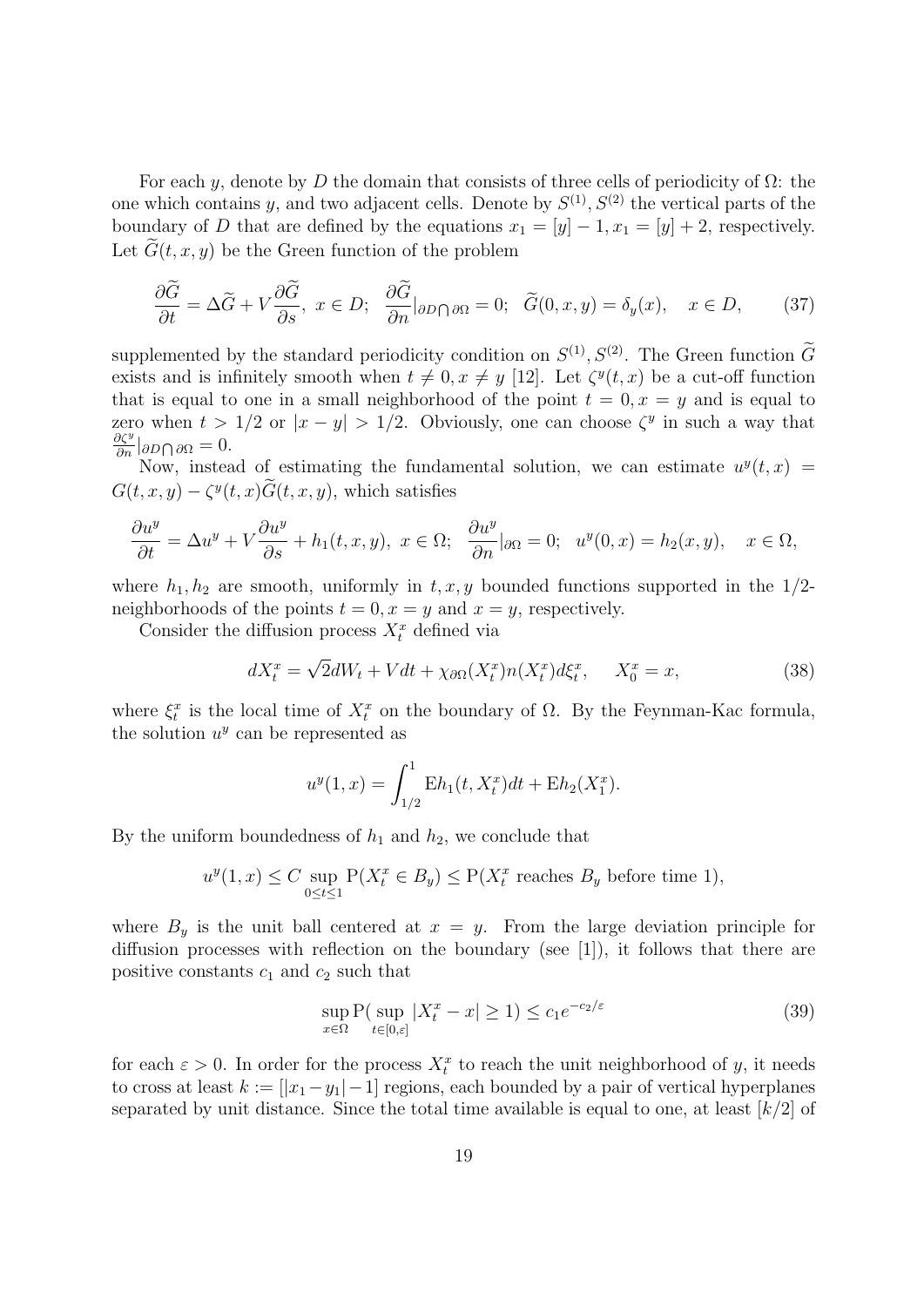the regions need to be crossed in time that is smaller than 2*/k*. By (39) and the Markov property of the process, the probability that [*k/*2] given regions are crossed in time smaller than  $2/k$  is estimated from above by  $(c_1e^{-kc_2/2})^{[k/2]}$ . Therefore,

$$
P(X_t^x \text{ reaches } B_y \text{ before time 1}) \leq \frac{k!}{[k/2]!(k - [k/2])!} (c_1 e^{-k c_2/2})^{[k/2]},
$$

where the combinatorial factor is due to the fact that a priori we don't know which of the regions will be crossed fast. The right hand side is estimated from above by  $c_3e^{-c_4k^2}$ with positive  $c_3$  and  $c_4$ . Finally, the desired estimate on  $u^y(1, x)$  follows once we recall that  $k = [ |x_1 - y_1| - 1].$  $\Box$ 

#### **3 Periodic tubes with nearly separated dead zones.**

Consider problem (1) with  $V = 0$  (i.e., without drift) in a periodic domain  $\Omega = \Omega(\varepsilon) \subset \mathbb{R}^d$ that has the form of an  $\varepsilon$ -independent periodic tube  $\Omega_0$  with a periodic system of cavities connected to the tube  $\Omega_0$  by narrow channels (see Fig. 3). Denote one cell of periodicity of the domain  $\Omega(\varepsilon)$  by  $\Omega'(\varepsilon)$  and one cell of periodicity of  $\Omega_0$  by  $\Omega'_0$ .

We do not impose restrictions on the shape of the cavities and channels besides the periodicity condition, smoothness of the boundary  $\partial\Omega(\varepsilon)$  and the assumption that the channel enters the cell of periodicity  $\Omega'_{0}$  of the main tube in an  $\varepsilon$  neighborhood of some point  $x_0 \in \partial \Omega'_0$ . The latter means that by omitting an  $\varepsilon$ -neighborhood of  $x_0$  from  $\Omega'(\varepsilon)$ , one disconnects  $\Omega'_0$  from the other part of  $\Omega'(\varepsilon)$ . For simplicity we will assume that there is only one cavity and one channel on each period, but it is not difficult to extend all the arguments to the case of several cavities per period or multiple channels connecting the cavity with the tube. Let us stress that no regularity in  $\varepsilon$  of the cavity and channels is assumed. For example, their volume may grow, decay, or oscillate as  $\varepsilon \to 0$ . We also do not need to make a distinction between the cavity and the channel.



Figure 3: Periodic tube with nearly separated cavities (dead zones).

We assume that the cell  $\Omega'_0$  is defined by the restriction  $0 < s = x_1 < 1$ . We denote by  $S_0$ ,  $S_1$  the parts of the boundary of  $\Omega'_0$  that belong to the planes through the points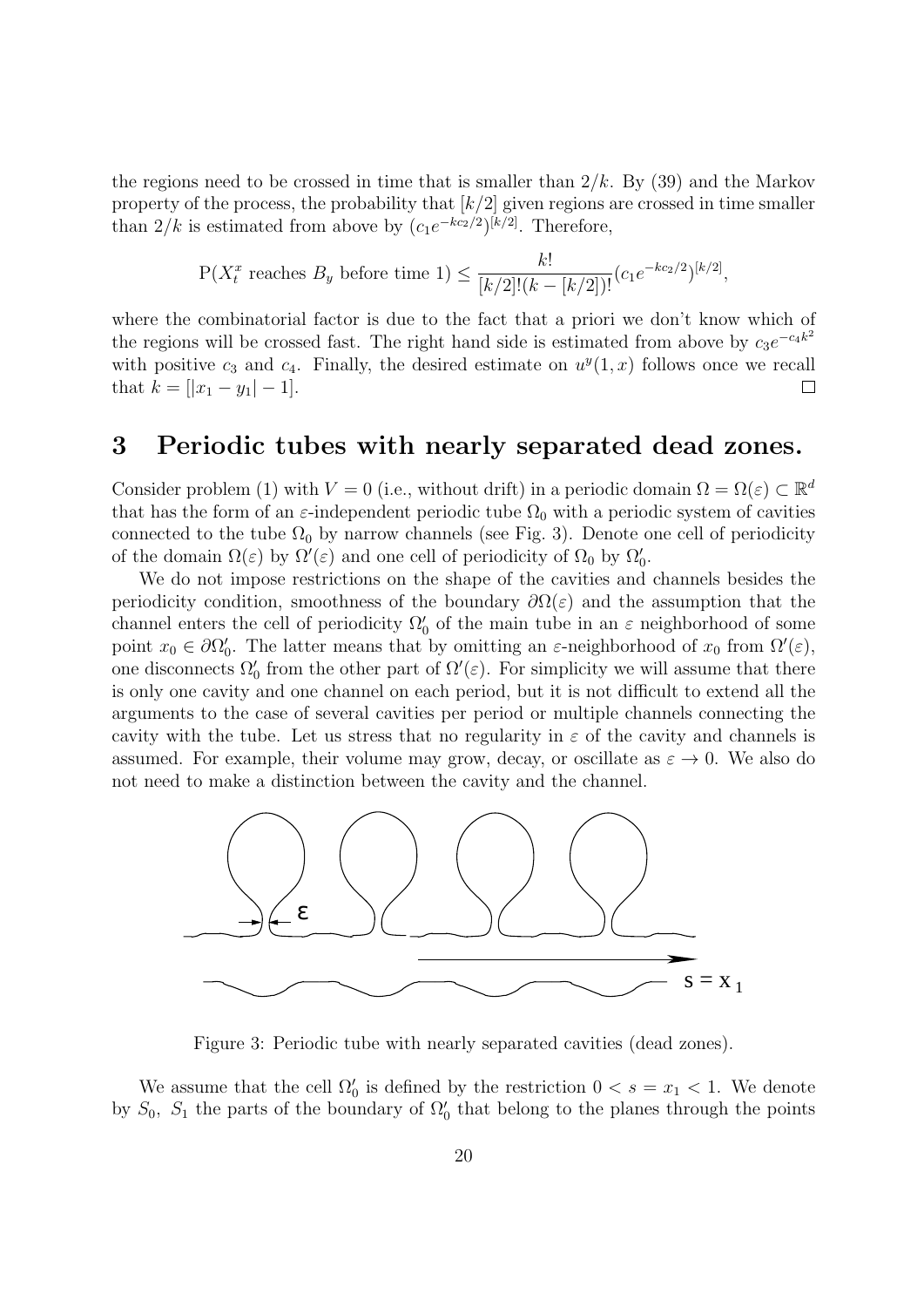$s = 0$  and  $s = 1$ , respectively. Let  $S^l = \partial \Omega_0' \setminus [S_0 \cup S_1]$  be the lateral part of the boundary  $\partial\Omega_0'$  of the cell corresponding to the main tube.

In order to describe the effective diffusivity  $\sigma^2$  for the problem in  $\Omega(\varepsilon)$  and the effective diffusivity  $\sigma_0^2$  for the problem in the main tube  $\Omega_0$  (without the cavities and channels), we introduce the auxiliary problem

$$
\Delta u = 0, \quad x \in \Omega_0; \quad u = s + \psi, \quad \text{where } \psi \text{ is 1-periodic in } s; \quad u'_n|_{S^l} = 0. \tag{40}
$$

We will call function *u* the harmonic coordinate (for the domain  $\Omega_0$ ). This function was introduced in the previous section where it was denoted by  $v_1$  (see (28)).

**Theorem 3.1.** Let  $V = 0$ . Then the following formulas are valid for the effective diffusivity  $\sigma_0^2$  in the case of a periodic tube  $\Omega_0$  and for the effective diffusivity  $\sigma_0^2(\varepsilon)$  in the case *of the tube with cavities:*

$$
\sigma_0^2 = \frac{\int_{\Omega_0'} |\nabla u|^2 dx}{|\Omega_0'|},\tag{41}
$$

$$
\sigma^2(\varepsilon) = \frac{|\Omega_0'|\sigma_0^2}{|\Omega'(\varepsilon)|} + O(\varepsilon^{\frac{d}{2}}), \quad \varepsilon \to 0.
$$
\n(42)

**Remark.** When  $\Omega_0$  is a cylinder, formula (42) can be found in [5], [10], under certain assumptions on the connecting channels.

**Proof of Theorem 3.1.** In the case of domain  $\Omega_0$ , we will use notations  $u, \psi$  for functions  $v_1, \psi_1$ , defined in (27), (28) (compare (28) and (40)), and we preserve the original notations  $v_1, \psi_1$  when the problem in  $\Omega(\varepsilon)$  is considered.

We note that  $\pi$  is a constant when  $V = 0$ . From the normalization condition  $(\int_{\Omega'} \pi dx)$ 1) it follows that  $\pi = 1/|\Omega_0|$  for the problem in  $\Omega_0$  and  $\pi = 1/|\Omega'(z)|$  for the problem in  $\Omega(\varepsilon)$ . Hence, formula (41) follows from (32). It only remains to prove (42). In fact, (32) was derived without any specific assumptions on the periodic domain  $\Omega$ , and it is valid for both domains  $\Omega_0$  and  $\Omega(\varepsilon)$ . Thus

$$
\sigma^{2}(\varepsilon) = \frac{\int_{\Omega'(\varepsilon)} |\nabla v_{1}|^{2} dx}{|\Omega'(\varepsilon)|}.
$$
\n(43)

We are going to compare the functions  $u$  and  $v_1$  and derive (42) from (43) and (41).

Let  $x_0 \in S^l$  be the point on the lateral side of the cell  $\Omega'_0$  where the channel enters the main tube. Harmonic coordinates *u* and  $v_1$  (for tubes  $\Omega_0$  and  $\Omega(\varepsilon)$ , respectively) are defined up to arbitrary additive constants. We fix these constants assuming that  $u(x_0) = v_1(x_0) = 0.$ 

We fix a function  $\alpha = \alpha(\varepsilon, x) \in C^{\infty}(\Omega_0')$  such that  $\alpha = 0$  when  $|x - x_0| < 2\varepsilon$ ,  $\alpha = 1$ when  $|x - x_0| > 3\varepsilon$  and  $\frac{\partial \alpha}{\partial n} = 0$  on  $S^l$ . Moreover, we assume that  $|\nabla \alpha| \leq c_1/\varepsilon$  for some  $\varepsilon$ independent  $c_1$ . We consider function  $w = \alpha(x)u(x)$  and extend it by zero in the channel and the cavity. Then  $w \in C^{\infty}(\Omega'(\varepsilon))$ .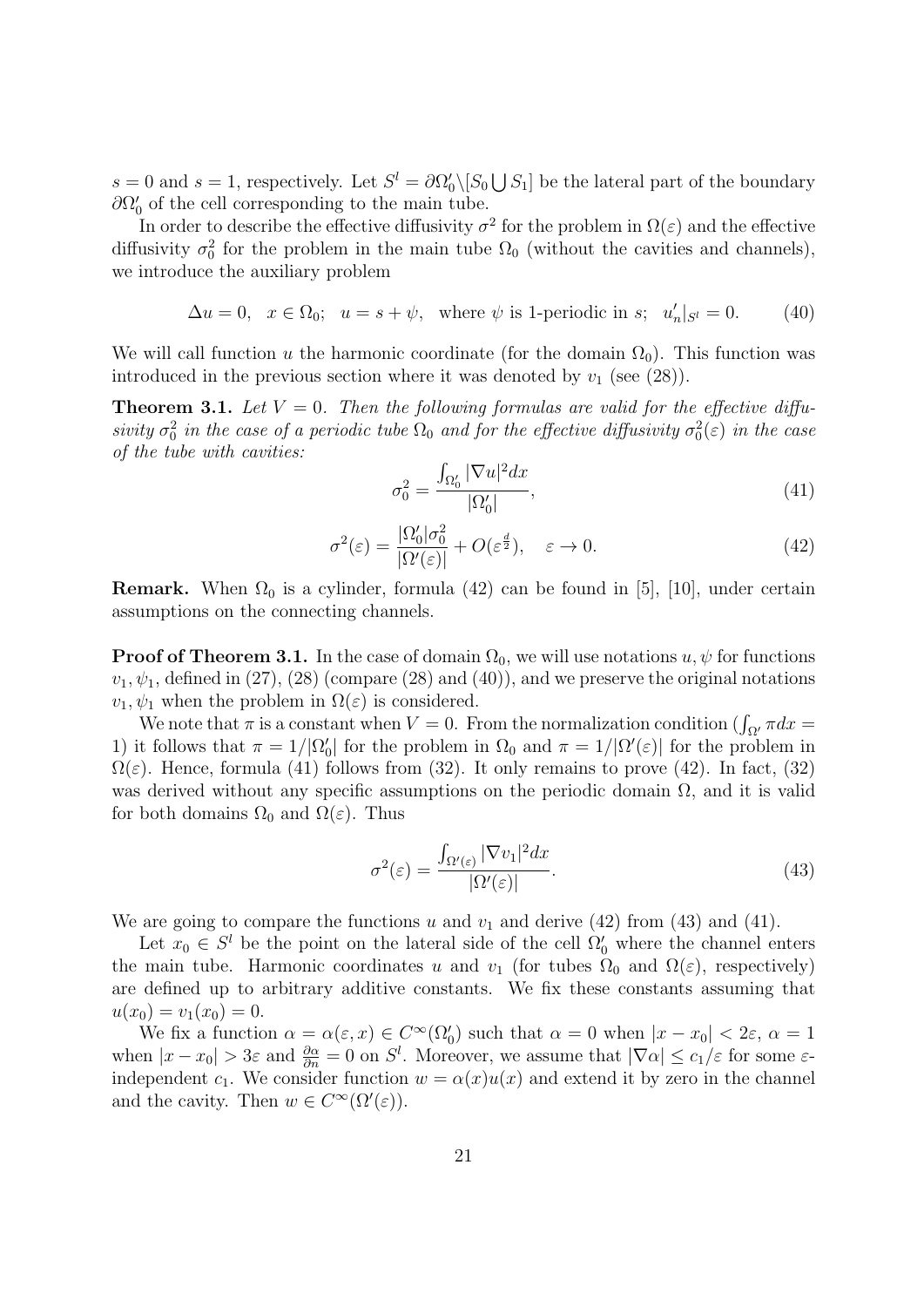Let us estimate  $v_1 - w$ . Obviously, this difference satisfies the following relations in Ω *′* (*ε*):

$$
\Delta(v_1 - w) = f := 2\nabla\alpha\nabla u + u\Delta\alpha, \quad x \in \Omega'(\varepsilon); \quad \frac{\partial(v_1 - w)}{\partial n} = 0, \quad x \in S^l(\varepsilon), \tag{44}
$$

and satisfies the periodicity condition on  $S_0, S_1$ . We multiply both sides of the equation above by  $v_1 - w$ , integrate over  $\Omega'(\varepsilon)$  (the right hand side is supported in  $\Omega'_0$ ), and apply the Green formula to the left-hand side and to the second term on the right. This implies that

$$
\|\nabla(v_1 - w)\|_{L_2(\Omega'(\varepsilon))}^2 = \int_{\Omega'_0} [2(v_1 - w)\nabla\alpha\nabla u + (v_1 - w)u\Delta\alpha]dx =
$$

$$
\int_{\Omega'_0} [2(v_1 - w)\nabla\alpha\nabla u - \nabla((v_1 - w)u)\nabla\alpha]dx = \int_{\Omega'_0} [(v_1 - w)\nabla\alpha\nabla u - u\nabla(v_1 - w)\nabla\alpha]dx
$$

$$
= \int_{\Omega'_0} (v_1 - w)\nabla(\alpha - 1)\nabla u - \int_{\Omega'_0} u\nabla(v_1 - w)\nabla\alpha dx.
$$
(45)

Next, we use the following Green formula based on (40) and the fact that  $\alpha - 1$  vanishes in a neighborhood of  $S_0 \bigcup S_1$ :

$$
0 = \int_{\Omega_0'} (v_1 - w)(\alpha - 1) \Delta u dx = - \int_{\Omega_0'} \nabla [(v_1 - w)(\alpha - 1)] \nabla u dx.
$$

Thus, the first term in the right-hand side of (45) can be replaced by

$$
-\int_{\Omega_0'} (\alpha - 1)\nabla(v_1 - w)\nabla u dx.
$$

After that, (45) implies the following estimate:

$$
\|\nabla(v_1-w)\|_{L_2(\Omega'(\varepsilon))} \leq \|(\alpha-1)\nabla u\|_{L_2(\Omega_0')} + \|u\nabla\alpha\|_{L_2(\Omega_0')}.
$$

Function *u* is smooth and *ε*-independent. Obviously,  $\|\alpha - 1\|_{L_2(\Omega_0')} = O(\varepsilon^{d/2}), \varepsilon \to 0.$ A similar estimate is valid for  $u\nabla\alpha$  since  $|u| < C\varepsilon$  on the support of  $\nabla\alpha$  (recall that  $u(x_0) = 0$ . Hence

$$
\|\nabla(v_1 - w)\|_{L_2(\Omega'(\varepsilon))} = O(\varepsilon^{\frac{d}{2}}), \quad \varepsilon \to 0.
$$

Thus one can make the following changes in formula (43) with the accuracy of  $O(\varepsilon^{d/2})$ : replace  $v_1$  by  $w = \alpha u$ , replace integration over  $\Omega'(\varepsilon)$  by the integration over  $\Omega'_0$ , and then drop *α* (since it was shown above that  $\|\nabla[(\alpha-1)u]\| = O(\varepsilon^{d/2})$ ). In other words, one can replace the numerator in (43) by the numerator from (41) plus  $O(\varepsilon^{d/2})$ . Then it remains only to use (41).  $\Box$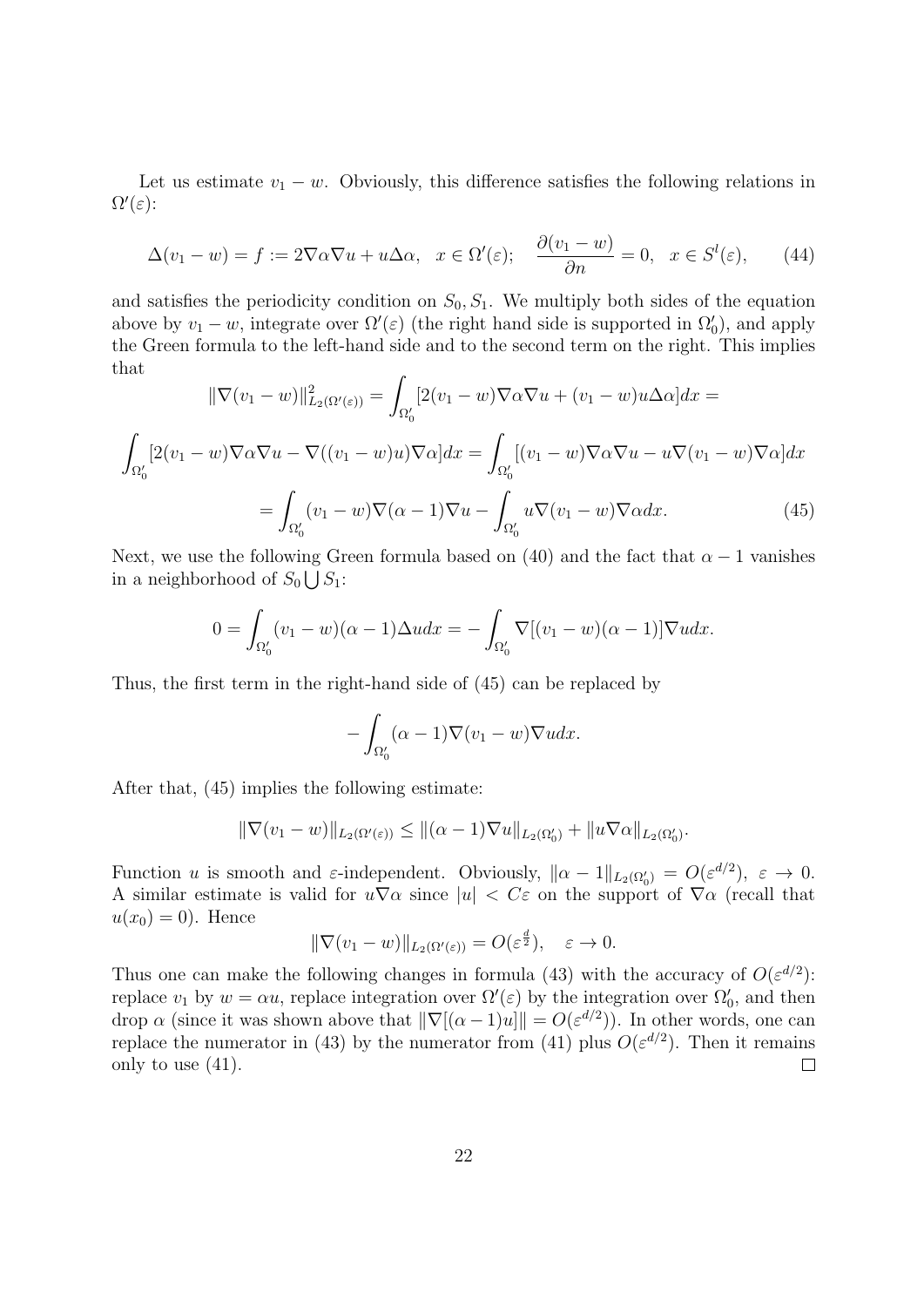### **References**

- [1] R.F. Anderson, S. Orey, Small random perturbation of dynamical systems with reflecting boundary, Nagoya Math. J., Vol 60 (1976) pp. 189-216.
- [2] N. S. Bakhvalov, G. P. Panasenko, Homogenization: averaging processes in pe- riodic media. Mathematical problems in mechanics of composite materials, "Nauka, Moscow, 1984; English transl., Math. Appl. (Soviet Ser.), vol. 36, Kluwer Acad. Publ. Group, Dordrecht, 1989.
- [3] A. Bensoussan, J.-L. Lions, G. Papanicolaou, Asymptotic analysis for periodic structures, Stud. Math. Appl., vol. 5, North-Holland Publishing Co., Amsterdam-N.Y., 1978.
- [4] A. Berezhkovskii, M. Pustovoit, S. Besrukov, Channel-facilitated membrane transport: Average lifetime in the channel, J. Chemical Phys., 119 (2003), 3943.
- [5] A. Berezhkovskii, L. Dagdug, Analytic treatment of biased diffusion in tubes with periodic dead ends, J. Chemical Phys., 134 (2011), 124109.
- [6] R. Bunoiu, G. Cardone, T. Suslina, Spectral approach to homogenization of an elliptic operator periodic in some directions. Math. Methods Appl. Sci. 34 (2011), no. 9, 10751096.
- [7] C. Conca, M. Vanninathan, Homogenization of periodic structures via Bloch decomposition, Siam J. Appl. Math. 57, No. 6 (1997) pp. 1639-1659.
- [8] C. Conca, R. Orive, M. Vanninathan, Bloch approximation in homogenization on bounded domains, Asymptot. Anal. 41 (2005), No. 1, 71-91.
- [9] C. Conca, J. San Martn, L. Smaranda, M. Vanninathan, Burnett coefficients and laminates. Appl. Anal. 91 (2012), no. 6, 11551176.
- [10] L. Dagdug, A. Berezhkovskii, Y. Makhnovskii, V. Zitserman, Transient diffusion in the tube with dead ends, J. Chemical Phys., 127 (2007), 224712.
- [11] F. den Hollander, S. Molchanov, O. Zeitouni, Random Media at Saint-Flour. Reprints of lectures from the Annual Saint-Flour Probability Summer School held in Saint-Flour. Probability at Saint-Flour. Springer, Heidelberg, 2012.
- [12] A. Friedman, Partial Differential Equations of Parabolic Type, Prentice-Hall, Inc, 1964.
- [13] M. Freidlin, W. Hu, On diffusion in narrow random channels. J. Stat. Phys. 152 (2013), no. 1, 136158.